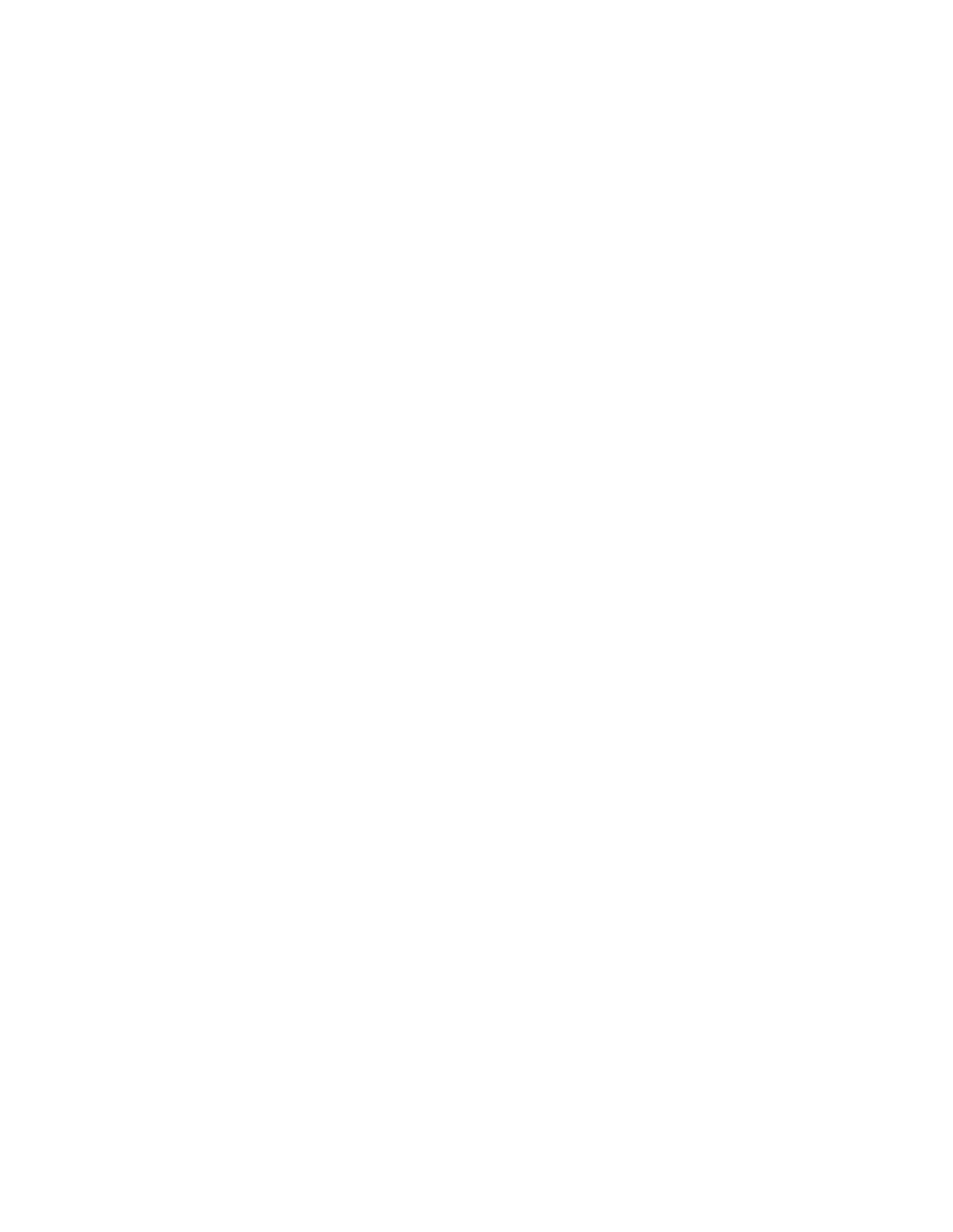# **TABLE OF CONTENTS**

| ARTICLE 7 - UNION DUES AND UNION MEMBERSHIP  9                                           |
|------------------------------------------------------------------------------------------|
| <b>ARTICLE 8 - WAGES AND RATES OF PAY 11</b>                                             |
| ARTICLE 9 - HOURS OF WORK, OVERTIME, ON CALL WORK,<br>REST PERIODS AND SHIFT PREMIUM  12 |
| ARTICLE 10 - VACATION AND VACATION PAY  13                                               |
|                                                                                          |
| ARTICLE 12 - SENIORITY, LAYOFFS AND RECALL  15                                           |
|                                                                                          |
|                                                                                          |
| ARTICLE 15 - TRANSPORTATION, TRAVEL TIME AND ROOM                                        |
|                                                                                          |
| <b>ARTICLE 17 - PERSONAL PROTECTIVE EQUIPMENT, TOOLS AND</b>                             |
|                                                                                          |
| <b>ARTICLE 19 - LEAVES OF ABSENCE, SICK LEAVE, BEREAVEMENT</b>                           |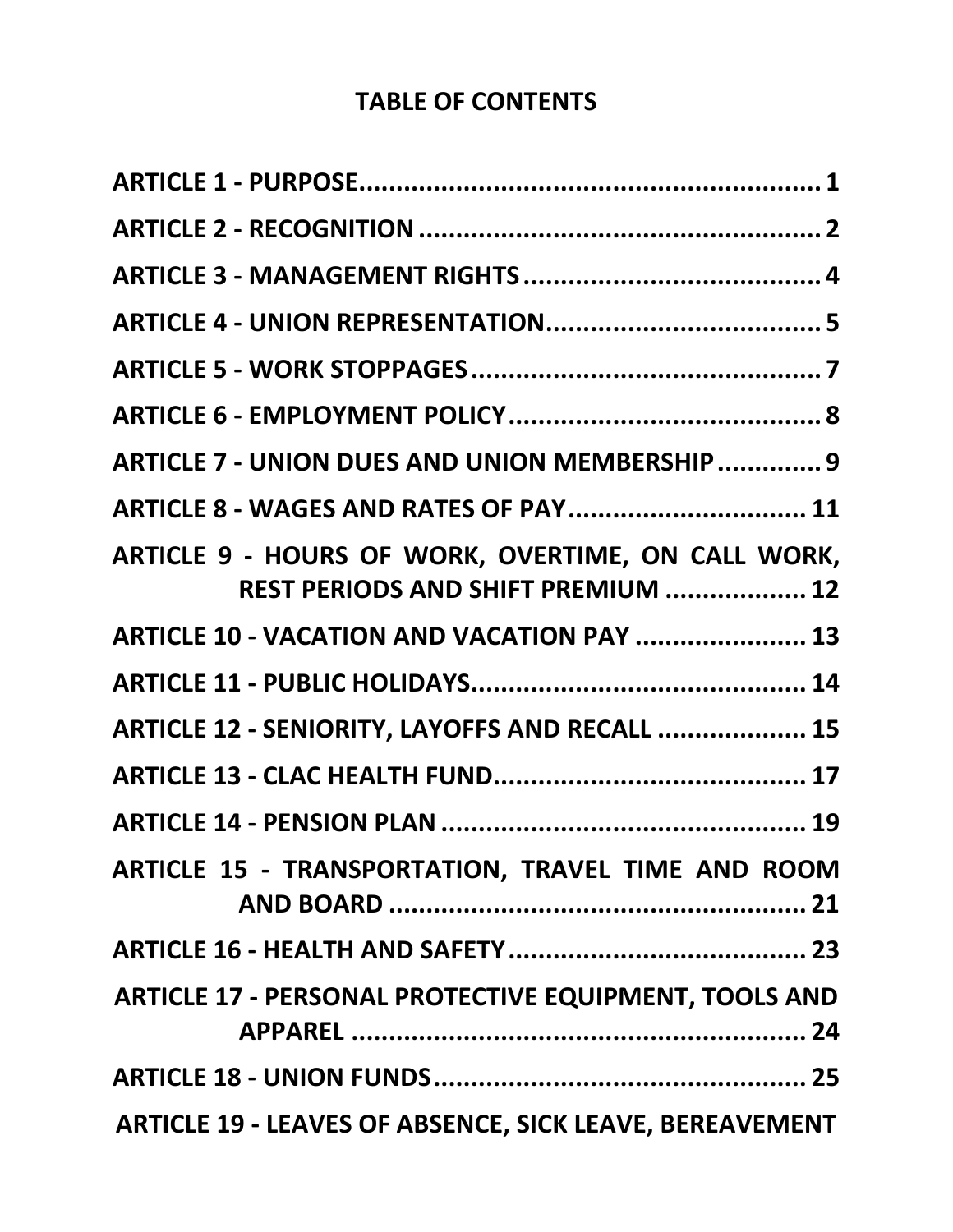| <b>ARTICLE 21 - COMPLAINTS AND GRIEVANCES 29</b> |  |
|--------------------------------------------------|--|
|                                                  |  |
|                                                  |  |
|                                                  |  |
|                                                  |  |
|                                                  |  |
|                                                  |  |
|                                                  |  |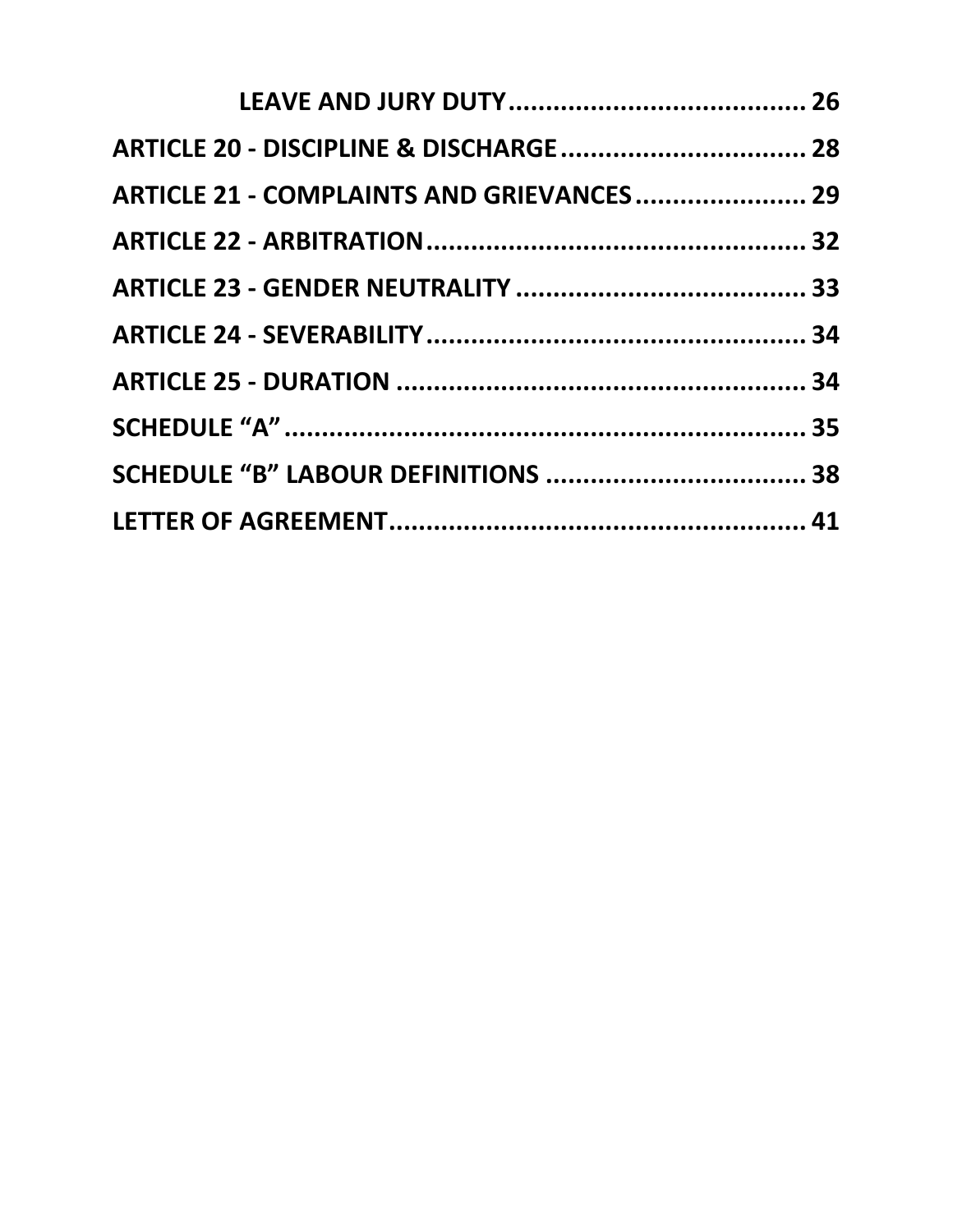#### **COLLECTIVE AGREEMENT**

**Between**

**D. GRANT CONSTRUCTION LIMITED (hereinafter referred to as "the Employer")**

**CONSTRUCTION WORKERS LOCAL 53 AFFILIATED WITH CHRISTIAN LABOUR ASSOCIATION OF CANADA (hereinafter referred to as "the Union")**

## **Duration: March 1, 2016 to February 28, 2019**

#### <span id="page-4-0"></span>**ARTICLE 1 - PURPOSE**

- 1.01 The general purpose of this Agreement is to establish mutually satisfactory relations between the Employer, the Union and the employees, to provide measures for the prompt and equitable disposition of grievances, and to establish and maintain satisfactory working conditions, hours of work and wages for all employees who are subject to the provisions of this Agreement.
- 1.02 The parties jointly acknowledge the beneficial advantages of the establishment by the Employer of good working conditions and a fair level of compensation, both of which being significant factors in perpetuating the continued employment of the workforce. The Union acknowledges that to achieve these goals, the Employer must be in a strong market position, which means that it must produce

**and**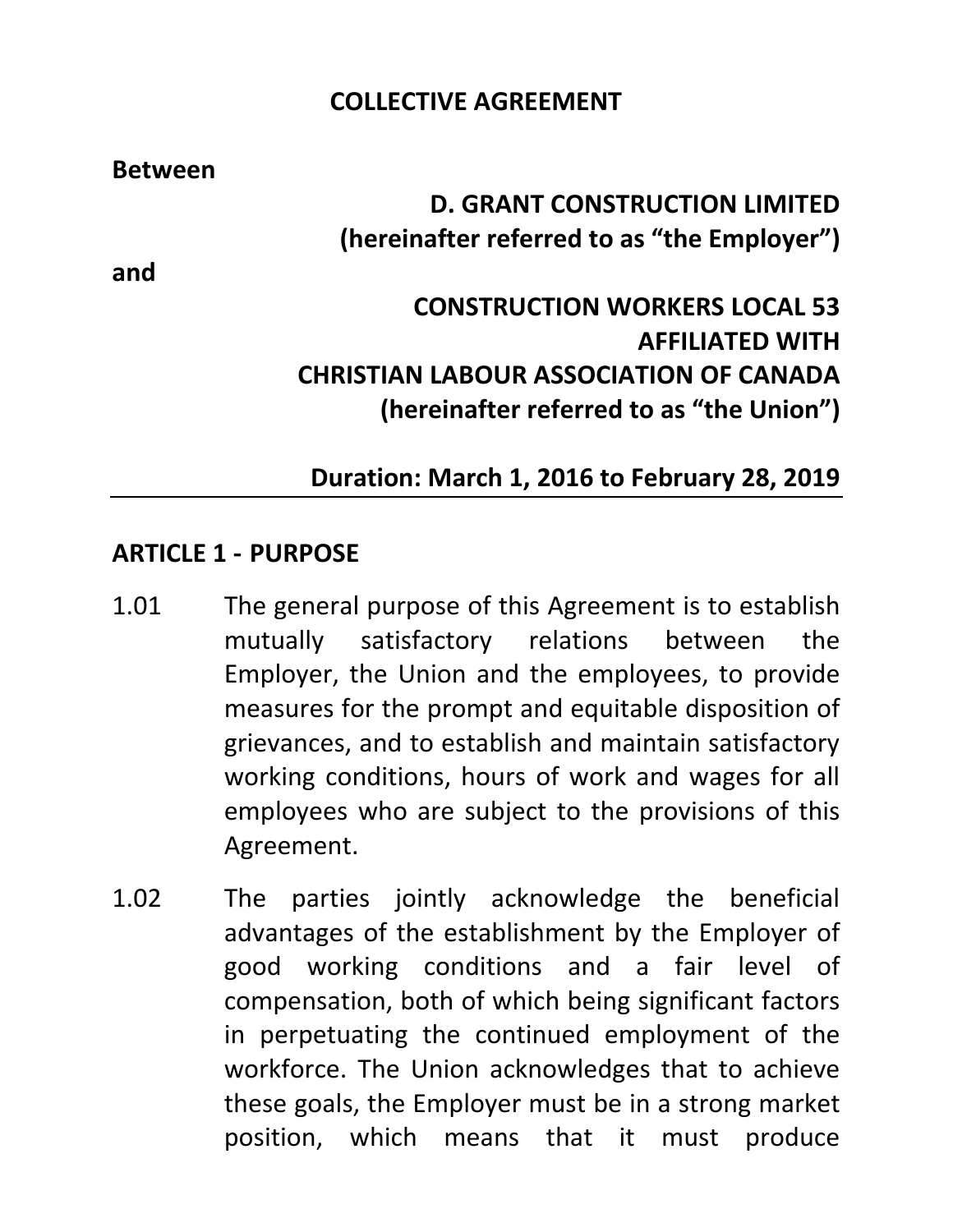efficiently, at the lowest possible cost, consistent with fair labour standards. The Union will support the Employer's efforts to eliminate waste in production, conserve materials and supplies, provide a superior quality of workmanship, prevent accidents, and to strengthen the goodwill between the Employer, the employee, the customer and the public.

1.03 The parties recognize that where various legislation overrides the provisions contained herein, such legislation shall prevail. This shall include, but not be limited to such statutes as, the *Ontario Human Rights Code*, the *Employment Standards Act*, the *Workplace Safety & Insurance Act* and the *Occupational Health and Safety Act*.

# <span id="page-5-0"></span>**ARTICLE 2 - RECOGNITION**

- 2.01 The Employer recognizes the Union as the exclusive bargaining agent for all carpenters, carpenters' apprentices, formsetters, and construction labourers in the employ of the Employer in all sectors of the construction industry in the Province of Ontario save and except non-working foremen, persons above the rank of non-working foreman and sales and office staff.
- 2.02 Students enrolled in school and intending to return to a secondary or post-secondary education are excluded from the terms of this Collective Agreement during their regularly scheduled vacation breaks to a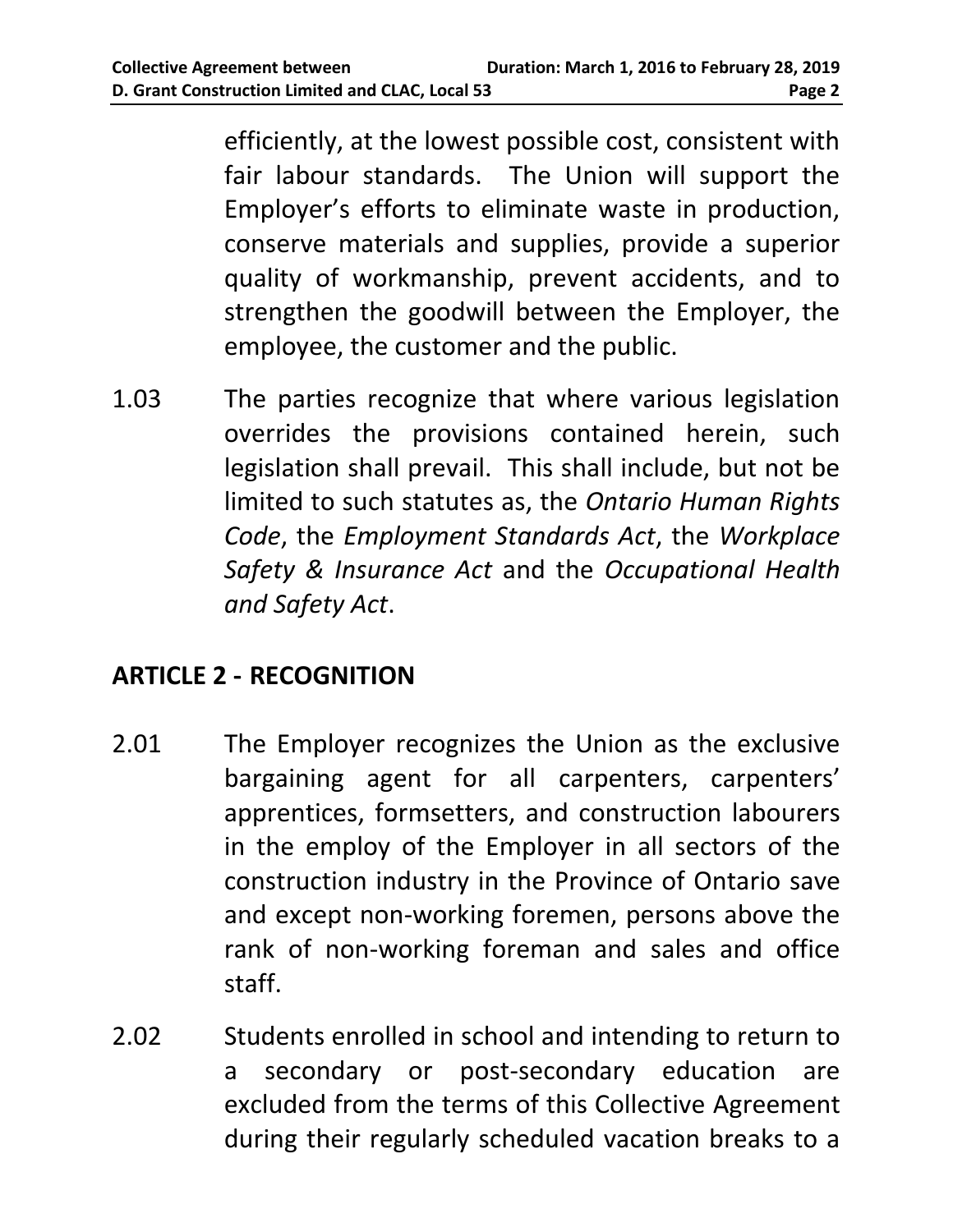maximum of five (5) months. Participants in the Ontario Youth Apprenticeship Program or in a preapprenticeship program offered by a registered college are also excluded from this Agreement for the duration of their participation in such program(s).

- 2.03 There shall be no revision, amendment or alteration of the bargaining unit as defined herein, or of any of the terms and provisions of this Agreement, except by mutual agreement, in writing, of the parties. Without limiting the generality of the foregoing, no classification may be removed from or added to the bargaining unit except by mutual agreement, in writing, of the parties. Failure to agree to any revision, amendment or alteration of the bargaining unit or the removal from or addition to any bargaining unit classification shall not constitute a grievance, nor be submitted to arbitration.
- 2.04 The Employer may, at its sole discretion, subcontract, sublet, utilize outside agency staff, or otherwise assign any number of persons to perform work normally performed by employees covered by this Agreement provided that no qualified employee is laid off as a result, or no qualified employee is available for recall or available during the recall period in accordance with Article 12.02 (h). Any such subcontracting, subletting, utilization of outside agency staff or other assignment of such work shall be considered by the Employer and Union to be specifically excluded from and not within the scope of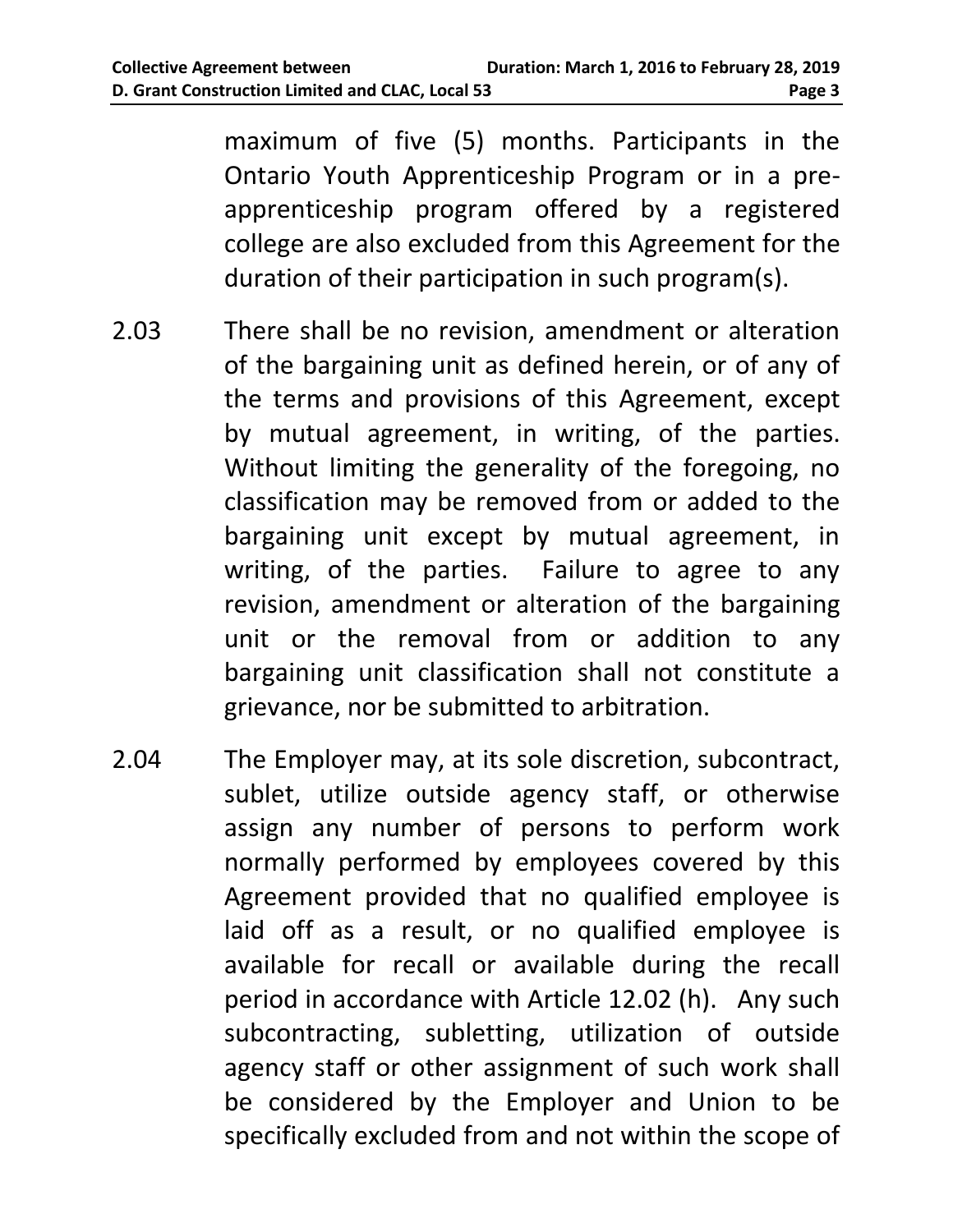the bargaining unit description set out in Article 2.01 above, such that the terms and conditions of this Agreement shall have no application whatsoever to the subcontracting, subletting, utilization of outside agency or other assignment of such work.

#### <span id="page-7-0"></span>**ARTICLE 3 - MANAGEMENT RIGHTS**

- 3.01 The Union acknowledges that it is the exclusive function of the Employer to hire, fire, promote, demote and suspend employees provided that a claim by any employee, who has completed his probationary period, that he has been disciplined or discharged without just cause may be the subject of a grievance.
- 3.02 Provided such actions are consistent with the further terms of this Collective Agreement, the Employer's rights include but are not limited to the following:
	- a. The right to maintain order, discipline and efficiency; to make, alter and enforce rules and regulations and policies and practices to be adhered to by its employees including the right to continue to develop, administer, maintain and enforce the provisions of the Employer's Employee Manual provided such provisions are not inconsistent with any of the provisions of this Agreement;
	- b. The right to select, hire and direct the workforce and employees; to transfer, assign, promote,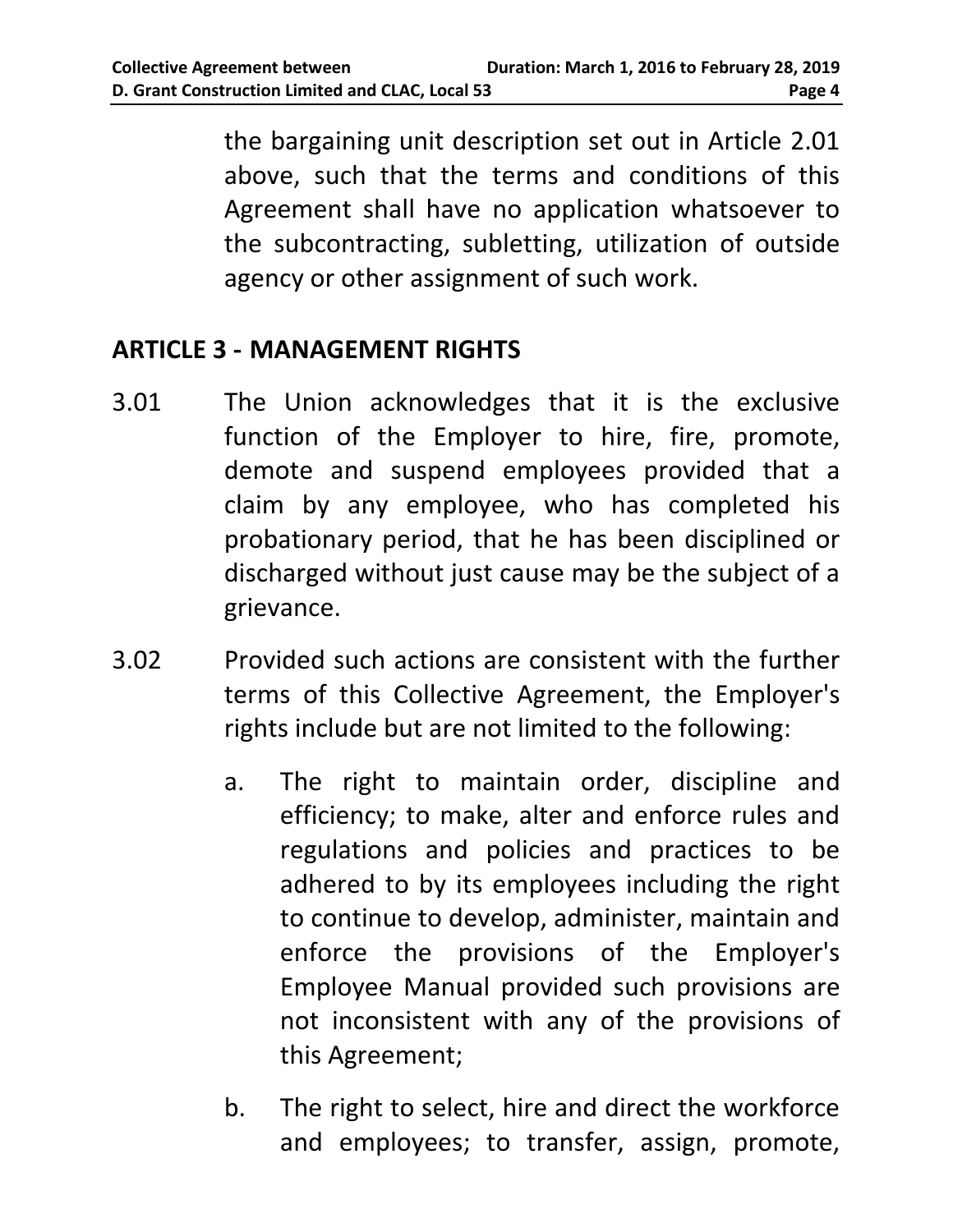demote, classify, layoff, recall and suspend employees; to discipline and discharge employees for just cause; to select and retain employees for positions excluded from the bargaining unit;

c. The right to operate and manage the Employer's business in order to satisfy its commitments and responsibilities. The right to determine the kind and location of business to be done by the Employer, the direction of the working forces, the scheduling of work, the number of shifts, the methods, processes and means by which work is to be performed, job content, quality and quantity standards, the right to use improved methods, machinery and equipment, the right to determine the number of employees needed by the Employer at any time and generally, the right to manage the business of the Employer, and to plan, direct and control the operations of the Employer, including the workforce, without interference.

## <span id="page-8-0"></span>**ARTICLE 4 - UNION REPRESENTATION**

- 4.01 For the purpose of representation with the Employer, the Union shall function and be recognized as follows:
	- a. Stewards are representatives of the employees in certain matters pertaining to this Agreement, including the processing of grievances. Stewards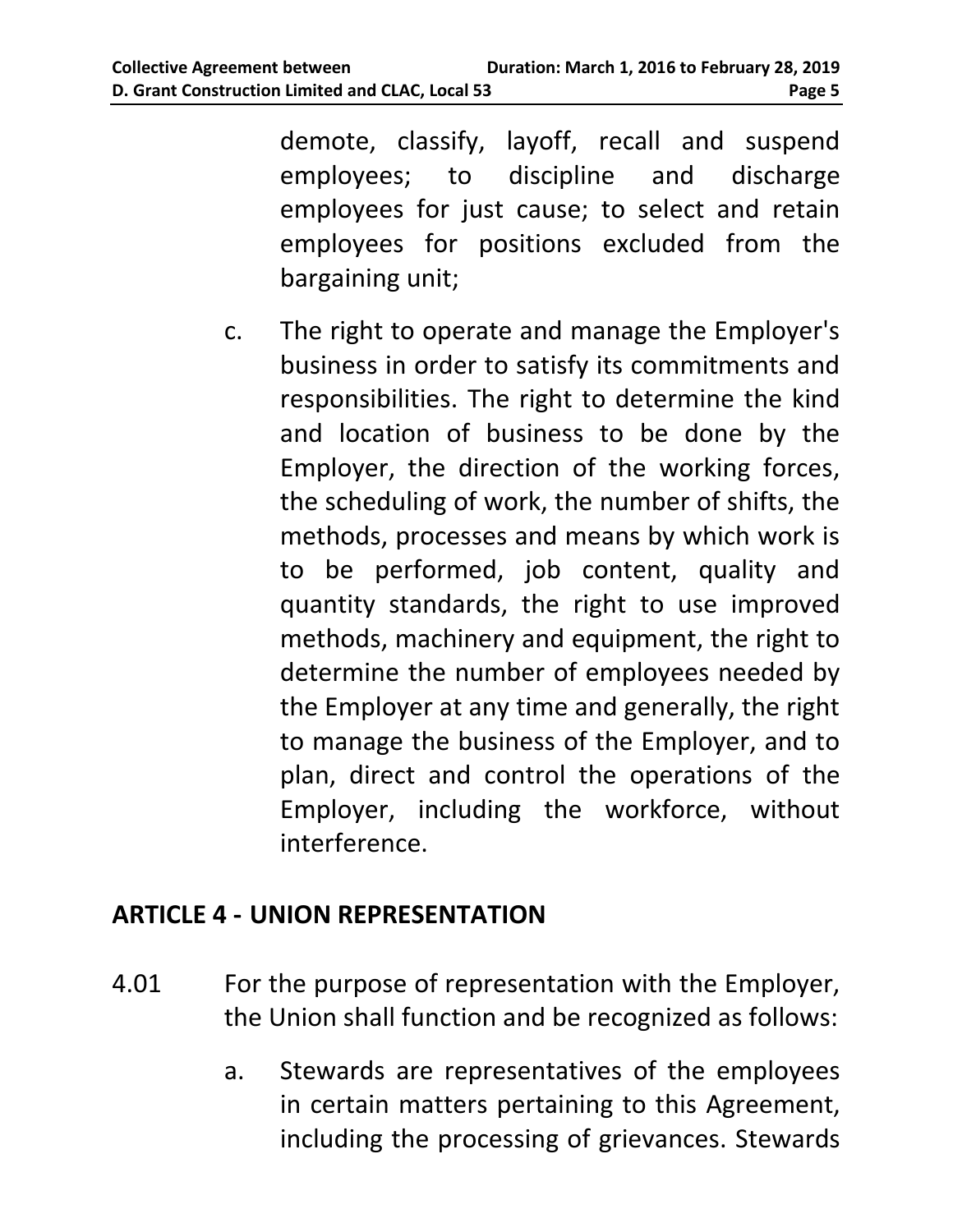will not absent themselves from their work to deal with grievances without first obtaining permission from the Employer. Permission will not be withheld unreasonably. Stewards that are absent from work to attend a grievance meetings, grievance arbitration, mediation or any other proceeding that arises from the administration or enforcement of this Agreement shall receive their regular hourly rate for all time spent attending to such matters.

- b. Bargaining committee members shall be recognized as having authority to participate in the negotiations for a Collective Agreement and any renewals thereof. Bargaining committee members shall be granted paid leave from their scheduled work to participate in negotiations.
- c. Union Representatives are representatives of the employees in all matters pertaining to this Agreement, particularly for the purpose of processing grievances, negotiating amendments to and renewals of this Agreement and enforcing the employees' collective bargaining rights as well as any rights under this Agreement and under the law.
- 4.02 The Union agrees to notify the Employer in writing of the names of its stewards and the effective dates of their appointments. The Employer shall not be required to recognize a steward until such notice is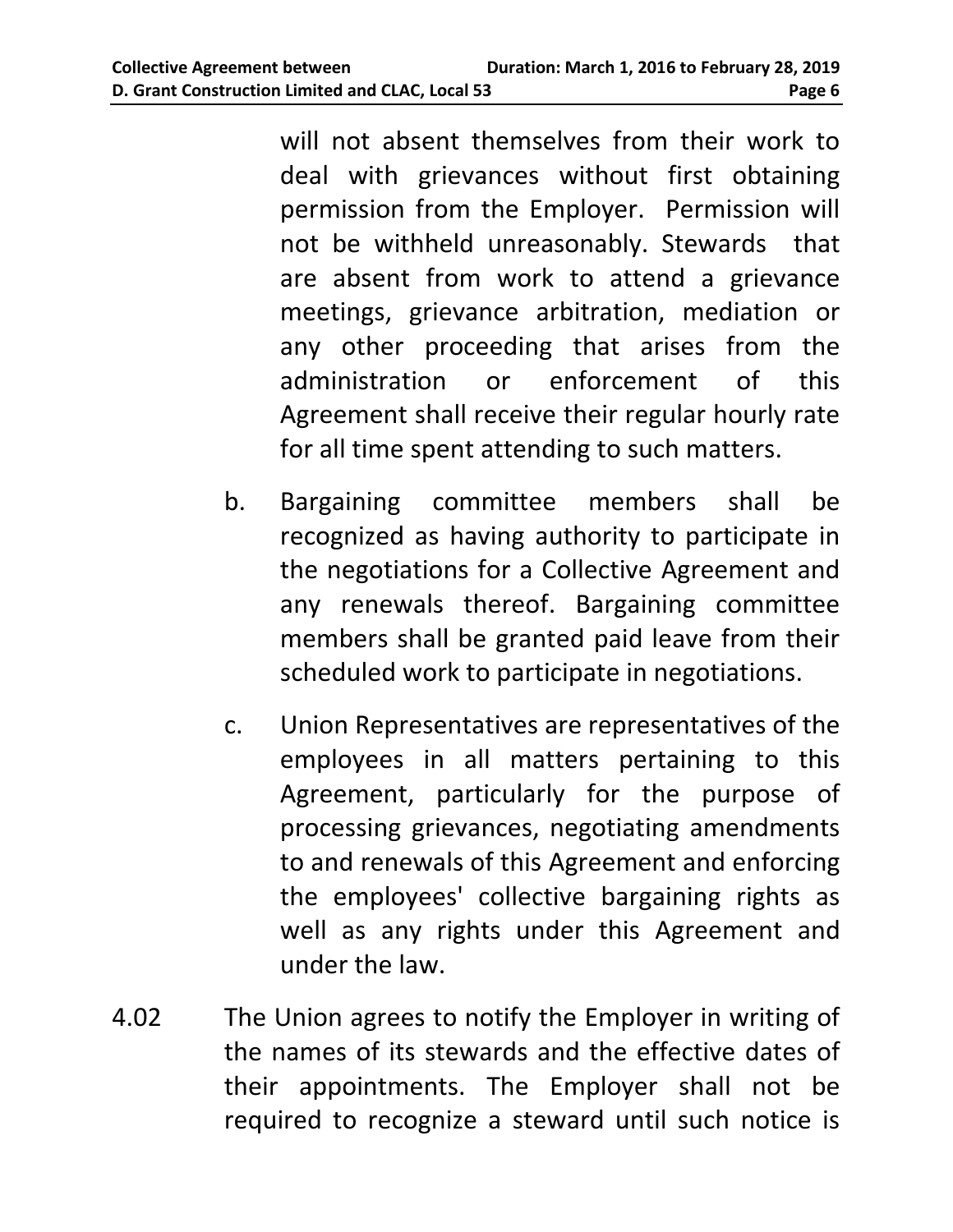received.

- 4.03 The Employer may meet periodically with the employees for the purpose of discussing any matters of mutual interest or concern to the Employer, the Union and the employees. A Union Representative may attend such meetings.
- 4.04 Union Representatives shall have the right to periodically visit job sites without disrupting productivity and without unreasonable intrusion into the Employer or its clients' premises. The Union's Representative shall report to the site superintendent, or foreman upon arriving at a worksite, and shall abide by all necessary protocol as determined by the general contractor, the Employer, or the client.

# <span id="page-10-0"></span>**ARTICLE 5 - WORK STOPPAGES**

5.01 In view of the orderly procedure established by this Agreement for the settling of disputes and the handling of grievances, the Union agrees that during the term of this Agreement, or while negotiations for a renewal or further agreement are being held, neither the Union, its members or any employee shall take part in or cause or encourage any strike, picketing, slowdown or any stoppage or suspension of, or interference with work, or production, which shall in any way affect the operations of the Employer, nor shall there be any sympathy strikes, or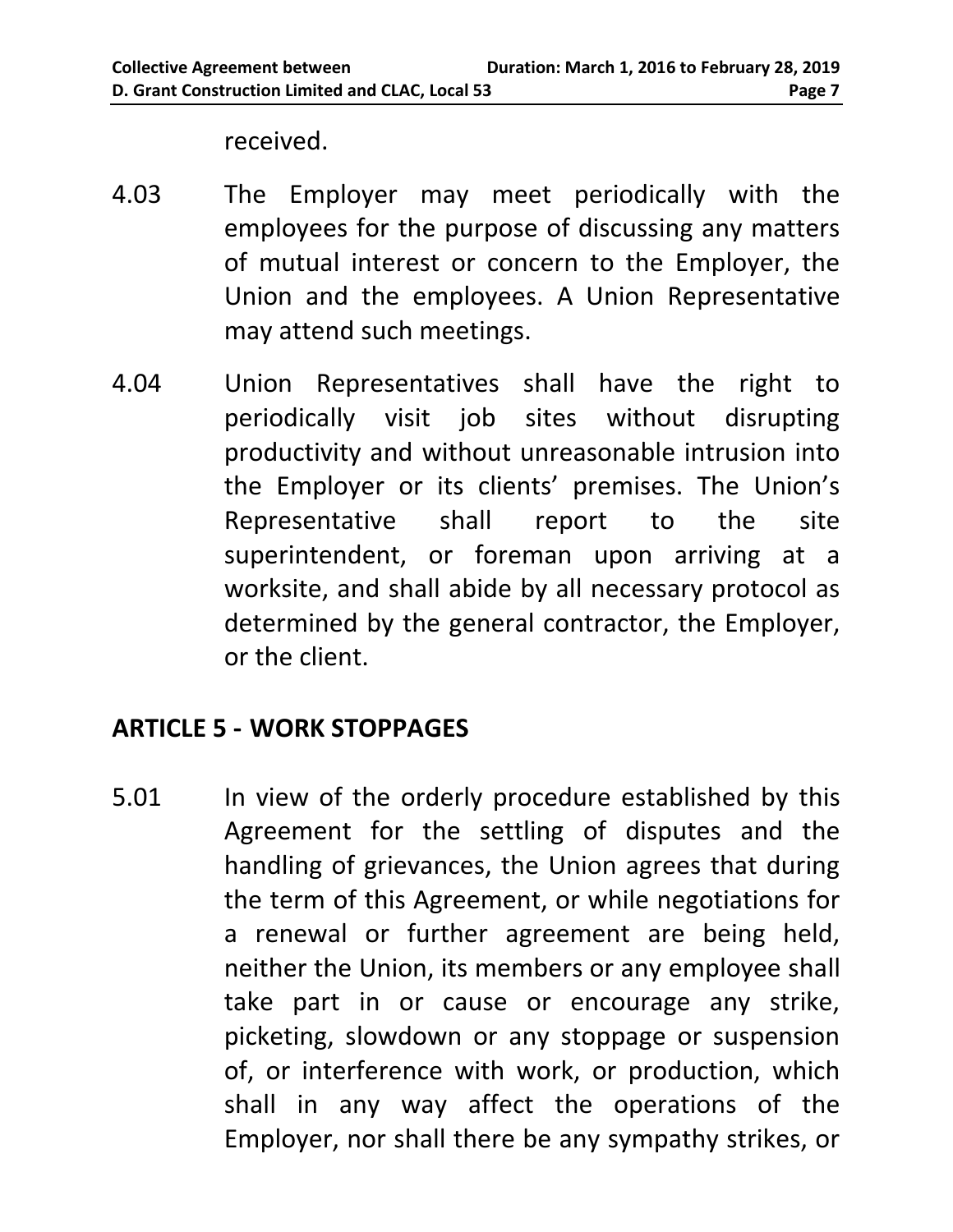secondary strikes and boycotts.

5.02 The Employer agrees that during the term of this Agreement, or while negotiations for a renewal Agreement are being held, the Employer will not engage in any lockout of its employees or deliberately restrict or reduce the hours of work or deliberately send employees home when this is not warranted by the workload.

## <span id="page-11-0"></span>**ARTICLE 6 - EMPLOYMENT POLICY**

- 6.01 The Union and the Employer will cooperate in maintaining a desirable and competent labour force. The Employer will notify the Union of staffing requirements giving as much prior notice as possible. The Union will provide a list of manpower available. The Employer at its discretion may hire employees so listed or from other sources.
- 6.02 To assist in the efficient placement of appropriately skilled members the Employer will inform the Union when employees are laid off and when new employees are hired.
- 6.03 The Employer has the right to hire new employees as needed, provided that no employee is laid off as a result of the hiring, and provided that there are no employee(s) who have been laid off that are eligible for recall in accordance with Article 12.
- 6.04 New employees will be hired on a three (3) month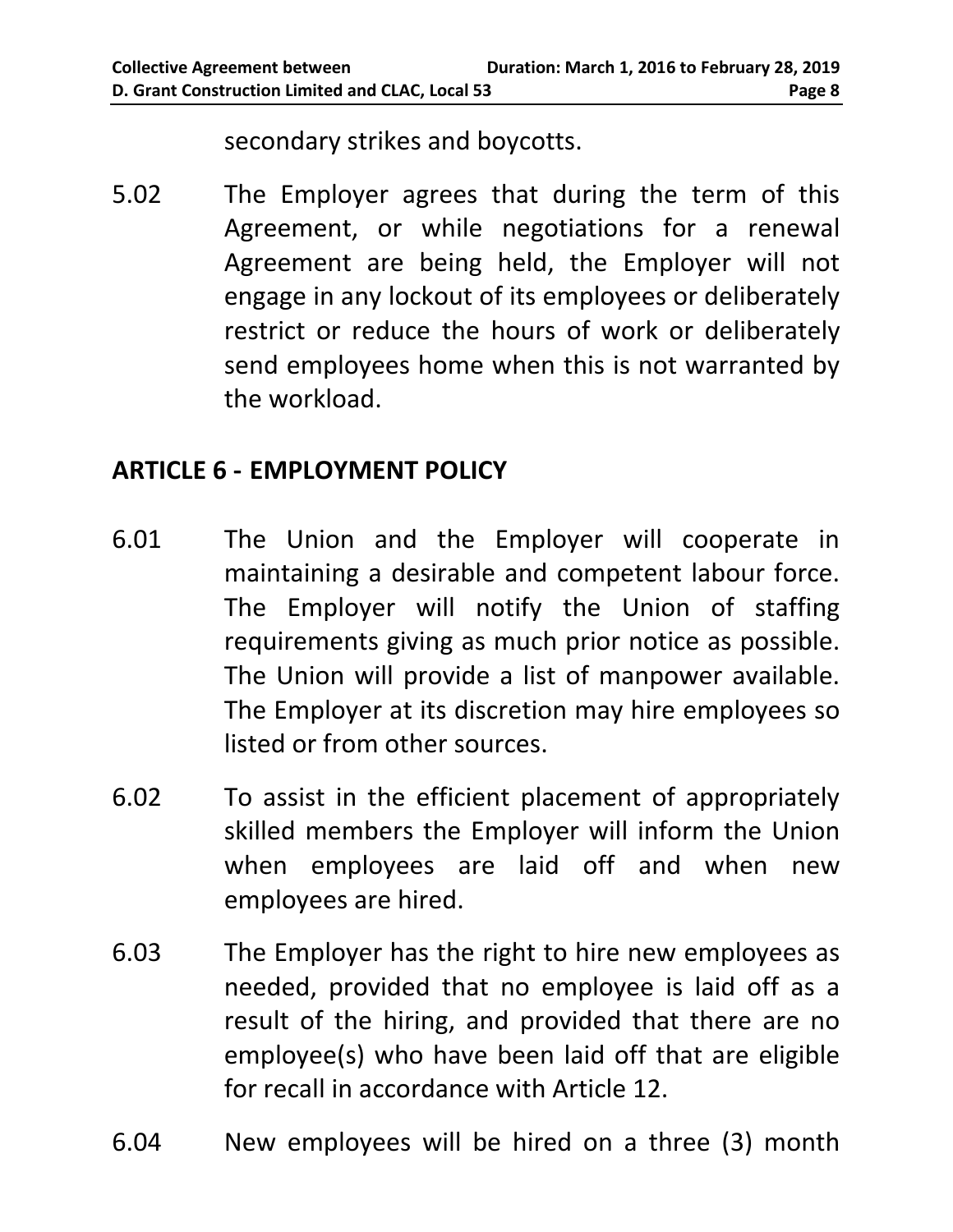probationary period commencing from the date of hire and the following shall apply:

- a. Regular union dues and administrative dues are to be deducted and remitted from the first day of employment.
- b. Notwithstanding the provisions of Article 3.02 (b), which the parties agree will not apply to an employee who has not completed his probationary period, an employee may be discharged during the employee's probationary period, at the discretion of the Employer, and such discharge shall not become the subject of a grievance.

## <span id="page-12-0"></span>**ARTICLE 7 - UNION DUES AND UNION MEMBERSHIP**

- 7.01 Neither the Employer nor the Union will compel employees to become members of the Union. The Employer will not discriminate against employees because of Union membership or lack thereof, and it will inform all new employees of the contractual relationship with the Union. All new employees shall be referred by the Employer to a Union Steward or a Union Representative in order to give the Union an opportunity to describe the Union, its purpose, representation policies, and any other information relevant to such new employees.
- 7.02 The Employer shall deduct from each pay of all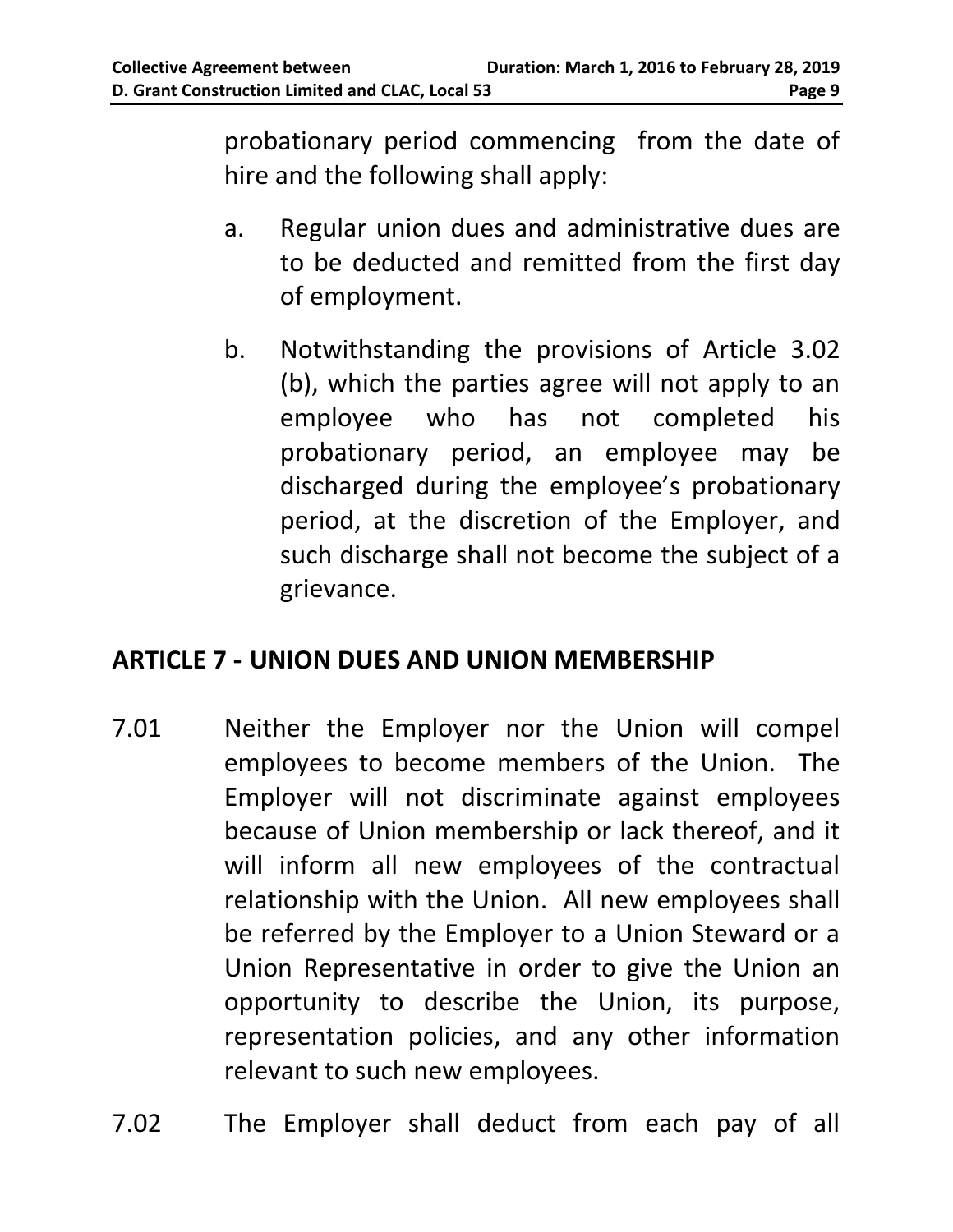employees covered by this Agreement, an amount of money equal to Union dues, and shall remit the same monthly to the Union office, not later than the fifteenth of the month following the month in which such dues are deducted.

- 7.03 The Union shall hold harmless, and agrees to indemnify the Employer, its successors, administrators and assigns against any liability incurred by each of them by reason of having made any deductions, remittances, or payments required by this Agreement.
- 7.04 The Employer shall remit dues on a form prescribed by the Union and shall include on such remittance the following information for each employee:
	- a. name;
	- b. rate of pay;
	- c. gross earnings;
	- d. total regular and overtime hours worked in the month for which such deductions are made;
	- e. dues or fees deducted and remitted on behalf of the employee as may be prescribed by the Union; and
	- f. contributions on behalf of the employee and any deductions from and remitted for an employee as may be prescribed by this Agreement.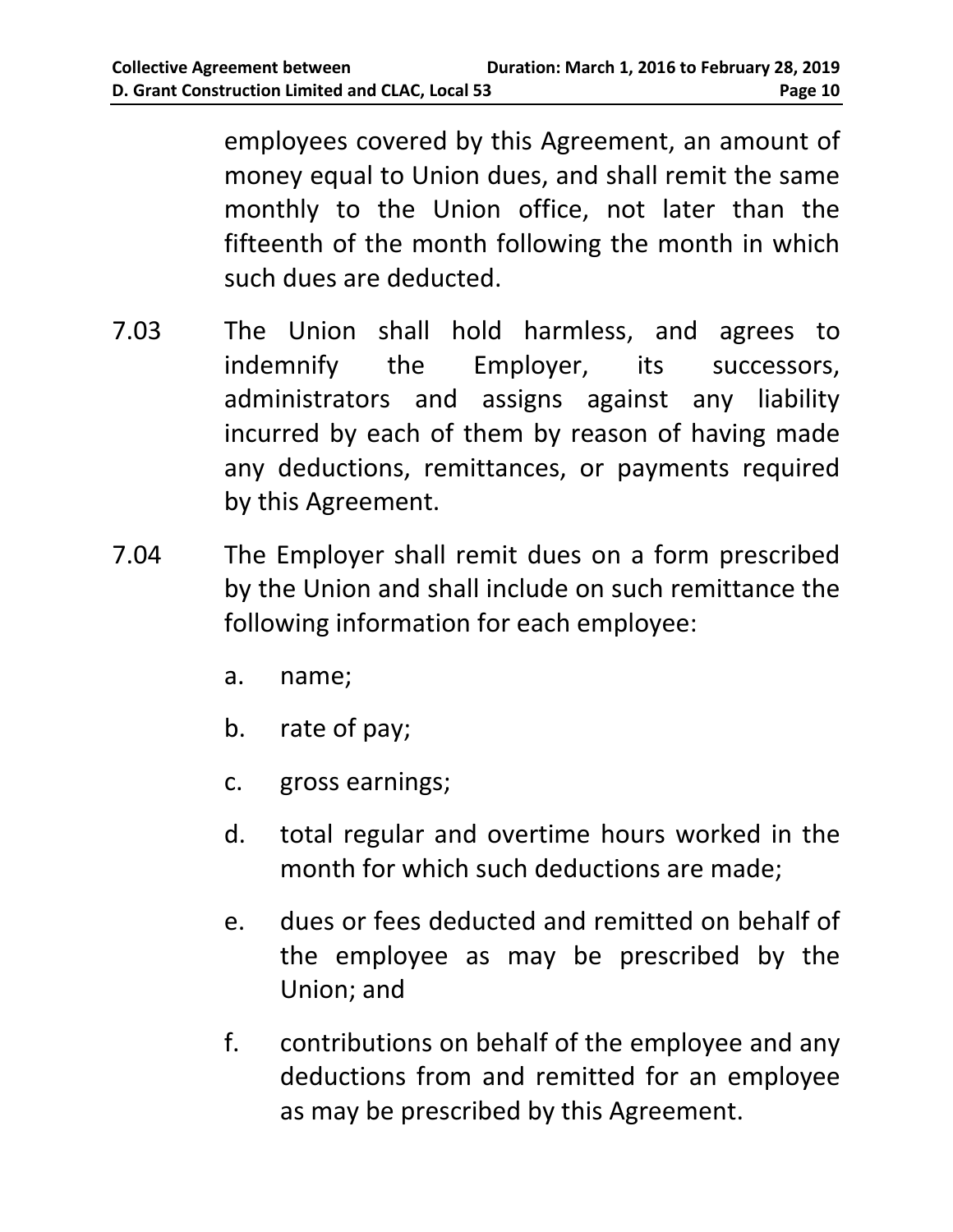- 7.05 When the Employer hires new employees who are not members of the Union, the Employer shall also include on the next remittance, the following information of the employee involved:
	- a. address;
	- b. telephone;
	- c. date of hire;
	- d. classification
- 7.06 Employees who cannot support the Union because of a conscientious objection as determined by the Union's internal guidelines may apply to the Union in writing.

## <span id="page-14-0"></span>**ARTICLE 8 - WAGES AND RATES OF PAY**

- 8.01 Wage rate schedules applicable to various job classifications are as set forth on Schedule "A" attached hereto and made part hereof. The wages shall apply to all work performed by the employees.
- 8.02 Wages shall be paid by direct deposit and shall be accompanied by a separate statement identifying both the Employer and employee, outlining regular hours worked, the hourly rate, overtime hours worked, the total earnings, the amount of each deduction and net earnings.
- 8.03 In the event that a new classification(s) is established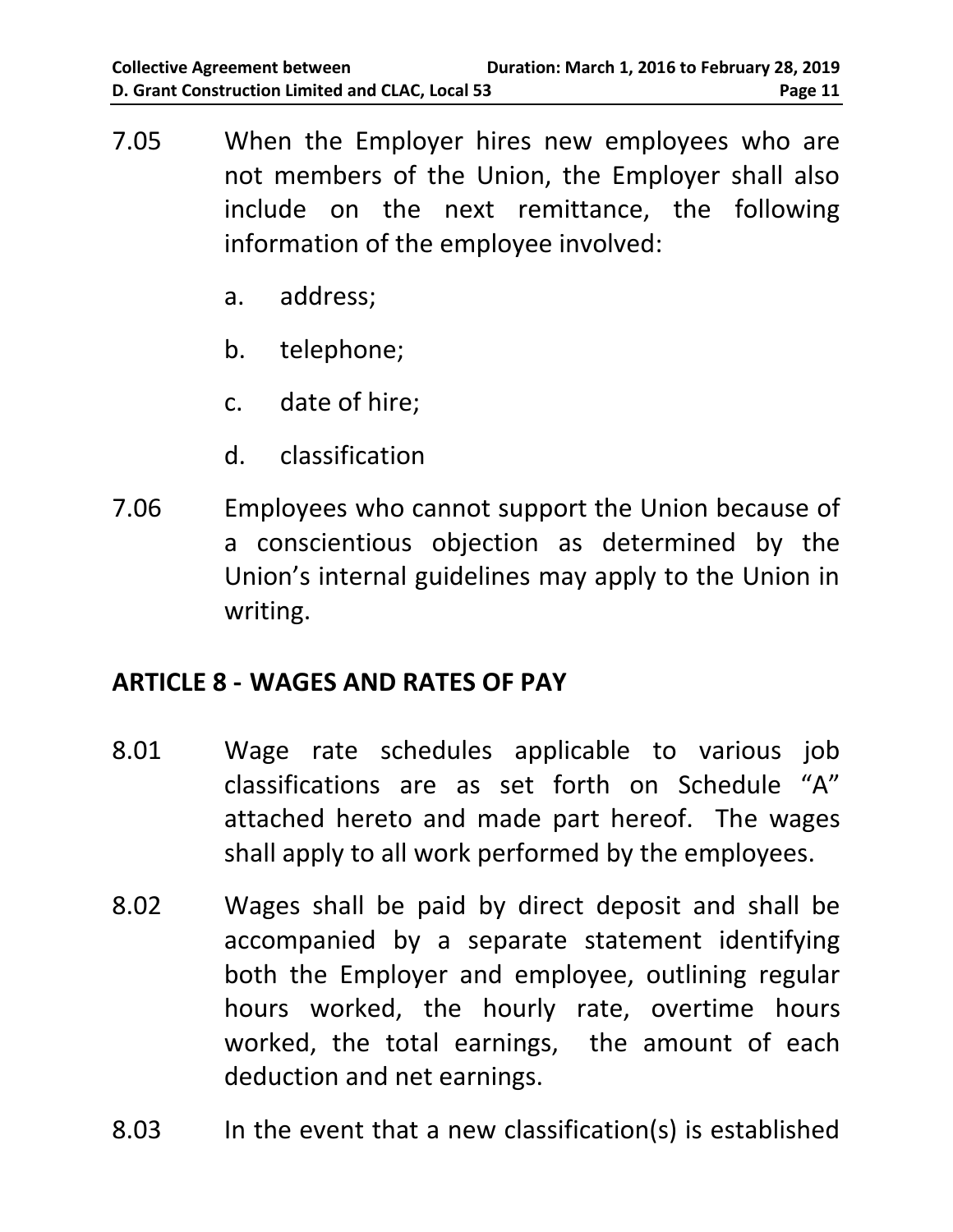by the Employer during the term of this Agreement, the wage rate applicable for such newly established classification(s) shall be subject to negotiations between the Employer and the Union. Should the Employer and the Union fail to successfully negotiate such wage rate, the parties agree that the sole issue of the establishment of such wage rate may be submitted to arbitration in accordance with Article 23 - Arbitration of this Agreement.

# <span id="page-15-0"></span>**ARTICLE 9 - HOURS OF WORK, OVERTIME, ON CALL WORK, REST PERIODS AND SHIFT PREMIUM**

- 9.01 The following sections and paragraphs are intended to define the normal hours of work, for the purpose of calculating overtime only and shall not be construed as a guarantee of hours of work per day or per week, or of days of work per week.
- 9.02 A regular workweek shall consist of forty-four (44) hours, comprised of five (5) regular work days, Monday to Friday inclusive. The employee and Employer may jointly agree to amend the regular work day, subject to the requirements of each work site.
- 9.03 All work performed in excess of ten (10) hours in one day, and any hours in excess of forty-four (44) hours in a work week, shall be paid at the rate of one and one-half times (1½x) the regular hourly rate of pay. In calculating the total regular number of hours worked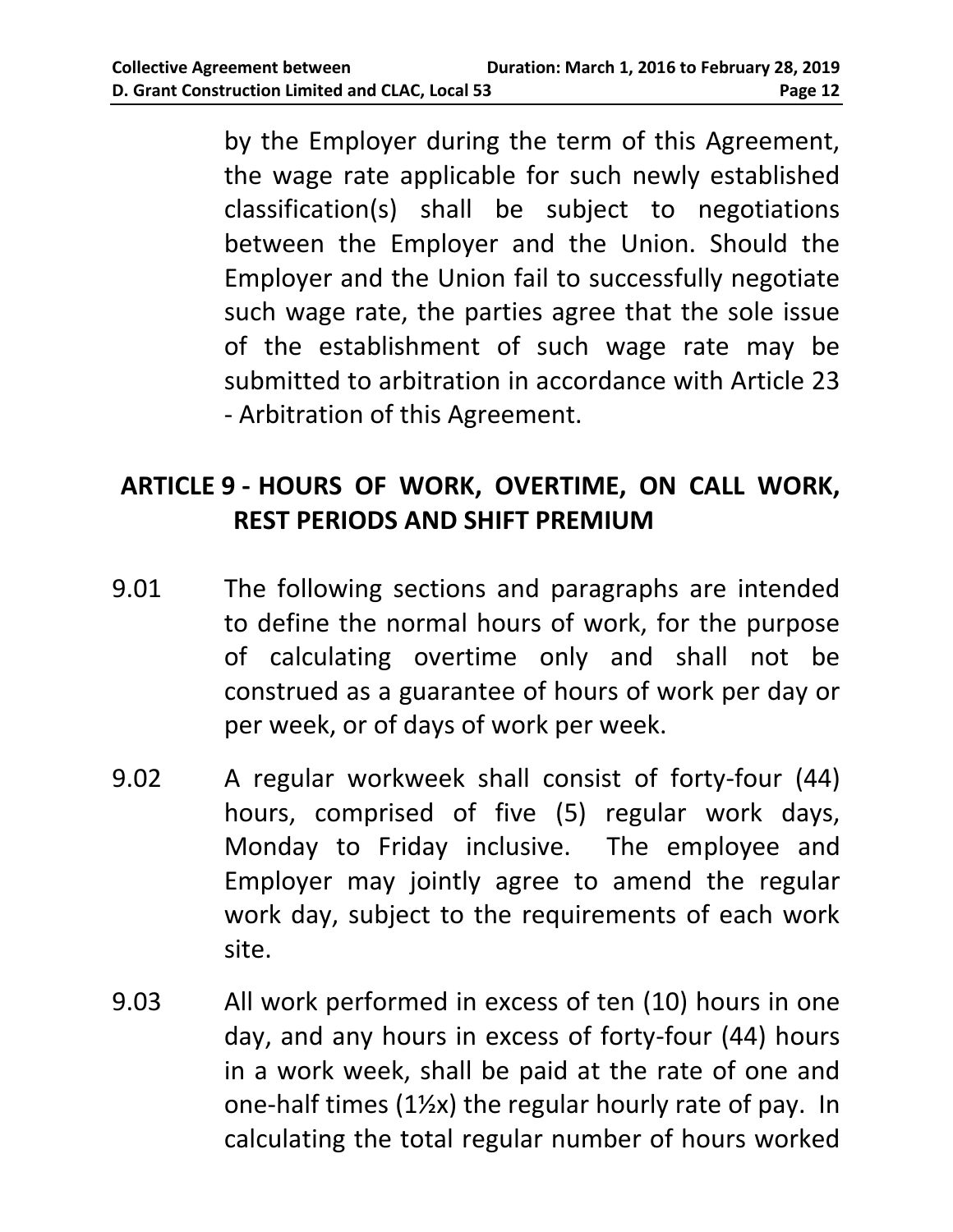per week, hours for which overtime has already been paid due to the daily overtime threshold shall not be included.

- 9.04 All work performed on Saturdays shall be paid at the rate of one and one half  $(12)$  times the regular hourly rate of pay.
- 9.05 Work shall not normally be performed on Sunday. However, if extraordinary circumstances necessitate work on Sunday, time worked shall be paid at the rate of two times (2x) the regular rate of pay.
- 9.06 There shall be two (2) paid coffee breaks of fifteen (15) minutes on each shift. Employees shall be entitled to an additional paid coffee break for every two (2) hours worked beyond eight (8) hours per day. Employees shall take an unpaid meal period of onehalf  $(\frac{1}{2})$  hour at the midpoint of their shift, or at such time during their work day which is convenient.
- 9.07 Except in the case of inclement weather, an employee who reports to work in the usual manner without having been notified that there is no work available, or who is sent home because of a lack of work before he has worked four (4) hours shall receive a minimum of four (4) hours pay at his regular hourly wage rate.

#### <span id="page-16-0"></span>**ARTICLE 10 - VACATION AND VACATION PAY**

10.01 The Employer agrees to pay each employee vacation pay calculated as four percent (4%) of his earnings.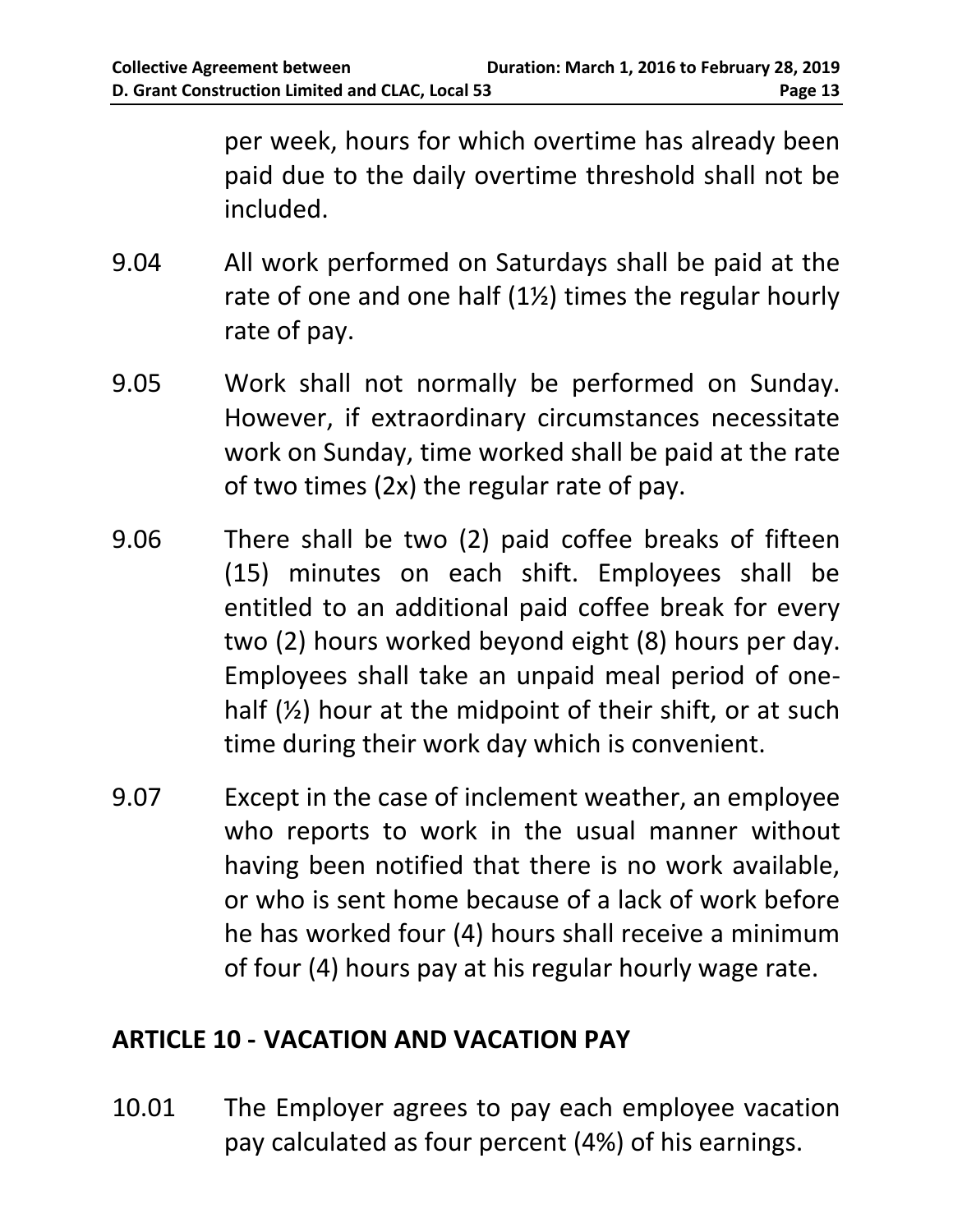- 10.02 Vacation periods shall be arranged by mutual agreement between the Employer and the employee. Employees shall submit requests at least four (4) weeks in advance. The Employer shall grant vacation requests insofar as is practicable, having regard to the exigencies of the Employer's business.
- 10.03 The Employer agrees to remit the vacation pay of each employee to the Union's Employee Trust Fund by not later than the fifteenth  $(15<sup>th</sup>)$  of the month following the month in which such vacation pay is earned. Vacation pay shall be remitted together with, and in the same manner as union dues, as described by Article 7.

## <span id="page-17-0"></span>**ARTICLE 11 - PUBLIC HOLIDAYS**

11.01 The following days shall be recognized as Public Holidays:

> *New Year's Day, Family Day, Good Friday, Victoria Day, Canada Day, Civic Day, Labour Day, Thanksgiving Day, Christmas Day and Boxing Day.*

11.02 An employee shall be eligible for Holiday Pay for each of the above days provided that the employee has worked in the fifteen (15) days preceding the holiday, and that the employee is not absent without cause, or permission the day immediately preceding and day following the Holiday. Holiday Pay shall be calculated as the regular number of hours normally worked in a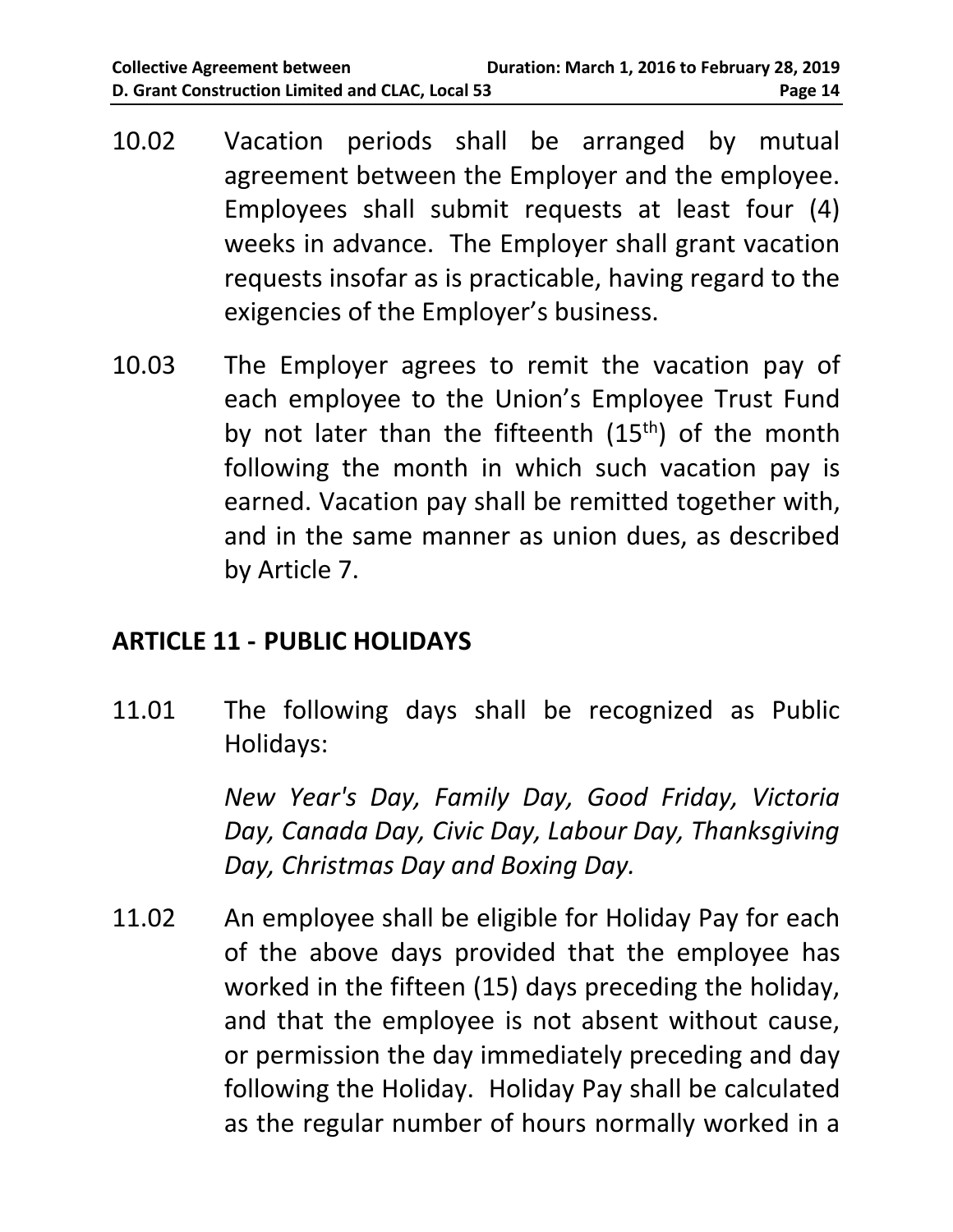day, multiplied by the employees wage rate.

11.03 An employee shall not normally be required to work on a day listed in Article 11.01. If such work is necessary, the employee shall receive, in addition to Holiday Pay, Holiday Premium Pay which shall be calculated as one and one-half times  $(1\frac{1}{2}x)$  the employee's regular hourly rate for all time worked. Such hours shall not be included when determining the total number of regular hours worked in a week.

## <span id="page-18-0"></span>**ARTICLE 12 - SENIORITY, LAYOFFS AND RECALL**

- 12.01 Seniority is the ranking of employees in accordance with their length of employment within their respective job classifications. Seniority of current employees covered by this Agreement shall be calculated from the date of hire. New employees, after successfully completing their probationary period, shall be added to the seniority list with seniority attributed from the date of hire. Separate seniority lists shall be maintained for each job classification as identified by Schedule "A" and these lists shall be maintained and kept current by the Employer and shall be made available to the Union upon request.
- 12.02 Seniority rights shall terminate and an employee shall cease to be employed by the Employer when he:
	- a. voluntarily quits his employment with the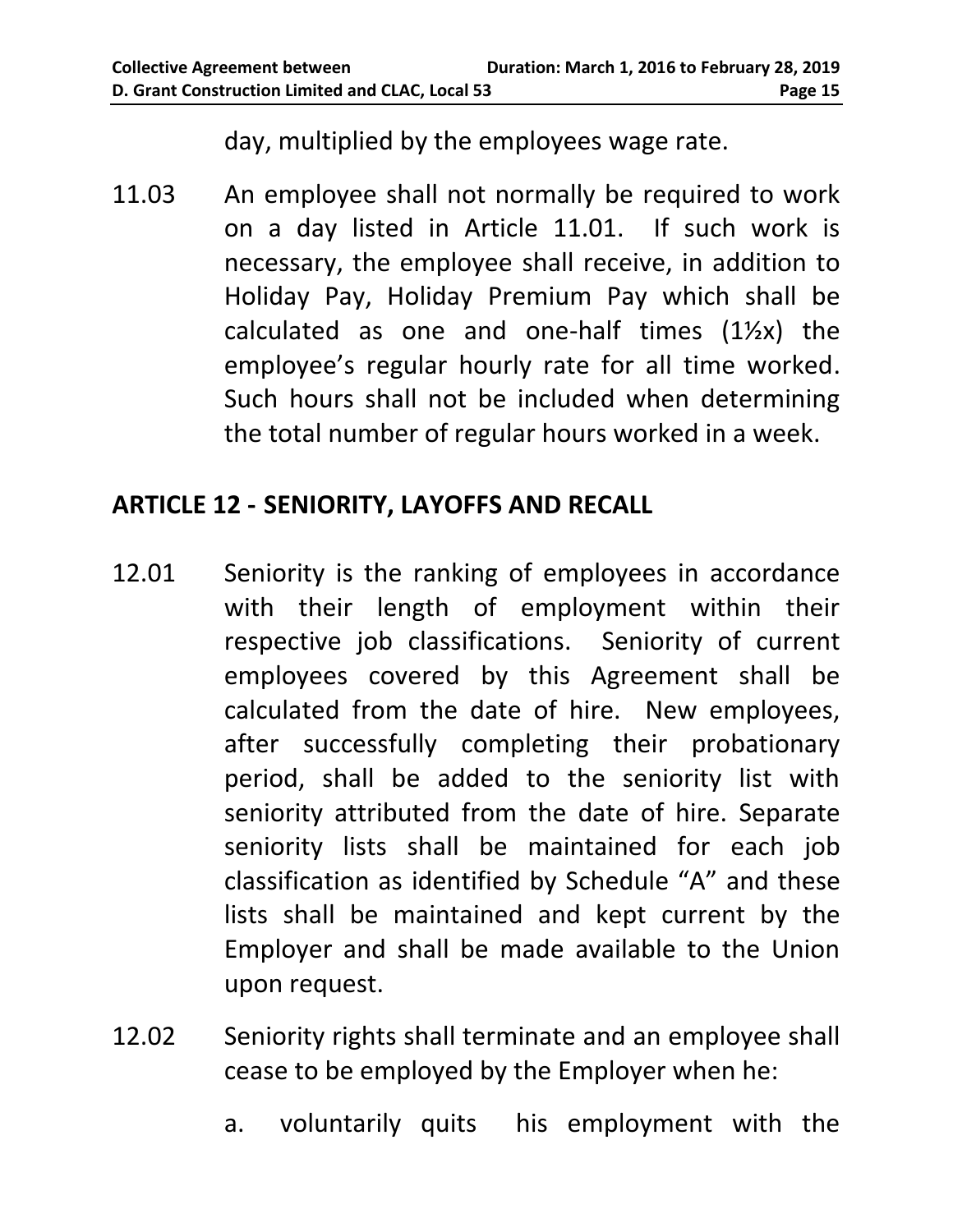Employer;

- b. is discharged, and is not reinstated through the grievance procedure or arbitration;
- c. fails to report for work as scheduled for more than three (3) consecutive work days without having a justifiable reason for such failure to report;
- d. is laid off for a period of more than nine (9) consecutive months;
- e. fails to report on the first day following the expiration of a leave of absence without just cause;
- f. fails to comply with an agreed upon arrangement of his recall without justifiable reason;
- g. is absent for a period of more than twenty-four (24) months due to a bonafide injury, or illness;
- h. fails to report to work following a recall within two (2) workdays if unemployed, or five (5) workdays if employed elsewhere.
- 12.03 In the case of layoffs, the Employer shall rely on the seniority standing of the employees within their classification to determine the appropriate order of layoff. In general, the employee having most seniority within his classification shall be laid off last and recalled first, provided the employee, at the sole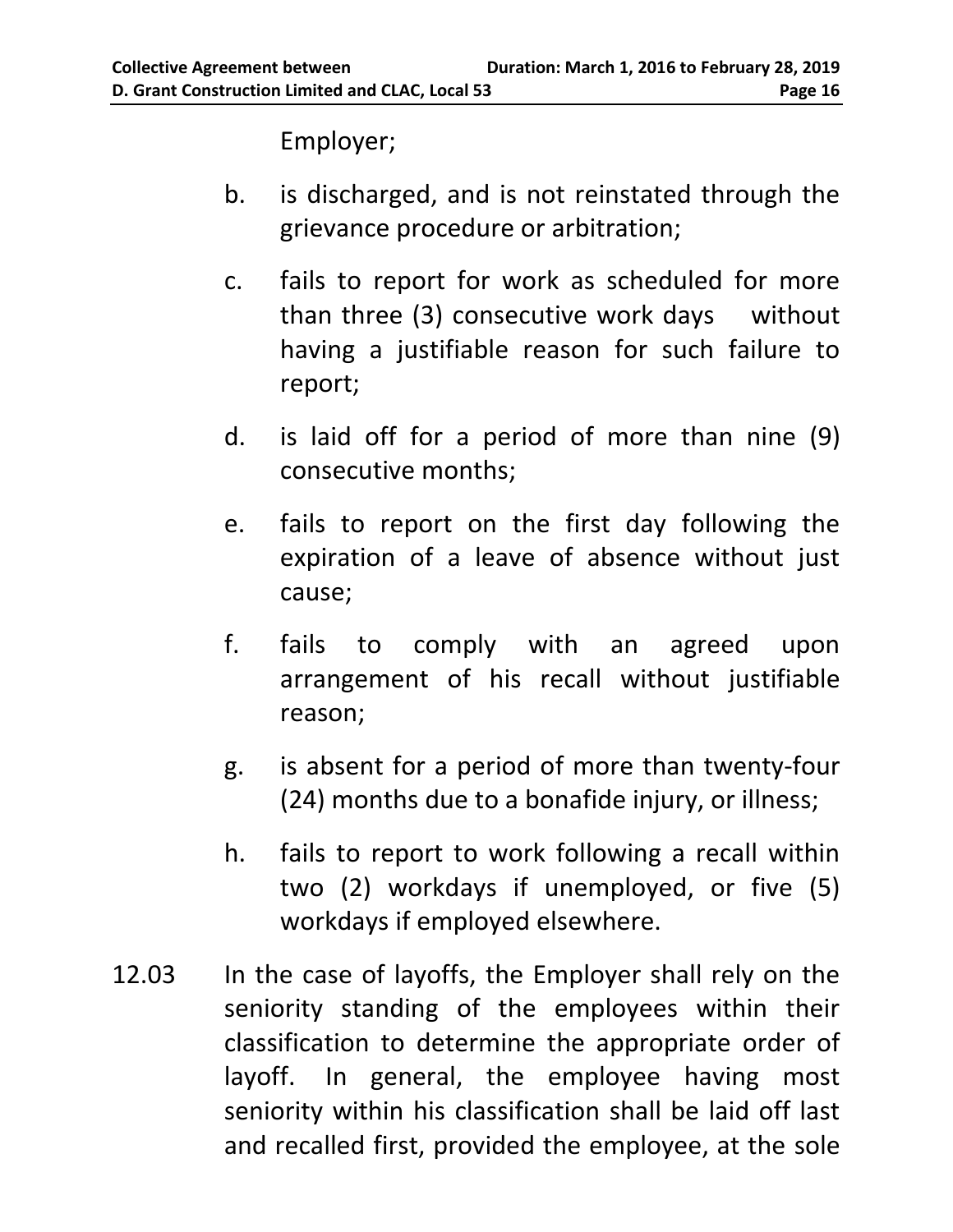discretion of the Employer, has the necessary skill, ability, and possesses the qualifications to perform the available work. Consideration may also be given to the geographic location of the available work relative to the location of an employee's primary place of residence. The discretion exercised by the Employer in determining the order of layoff, or which employees to lay off shall not be unreasonably exercised. In all cases of layoff, probationary employees and students shall be laid off first.

- 12.04 In case of layoff, an employee shall be given at least a one (1) days' notice or payment equivalent to one (1) day of work in lieu thereof. The Employer shall not be required to give one (1) days' notice of layoff when equipment failure or shortage of material causes operations to cease.
- 12.05 The Employer agrees to notify the Union office of the names of employees laid off within the pay period of the date during which the layoff occurred, together with the employee's classification and latest available phone number.

#### <span id="page-20-0"></span>**ARTICLE 13 - CLAC HEALTH FUND**

13.01 The Union warrants and represents that the Christian Labour Association of Canada Health Fund ("Benefit Plan") is established for the benefit of the employees covered by this Agreement and further that such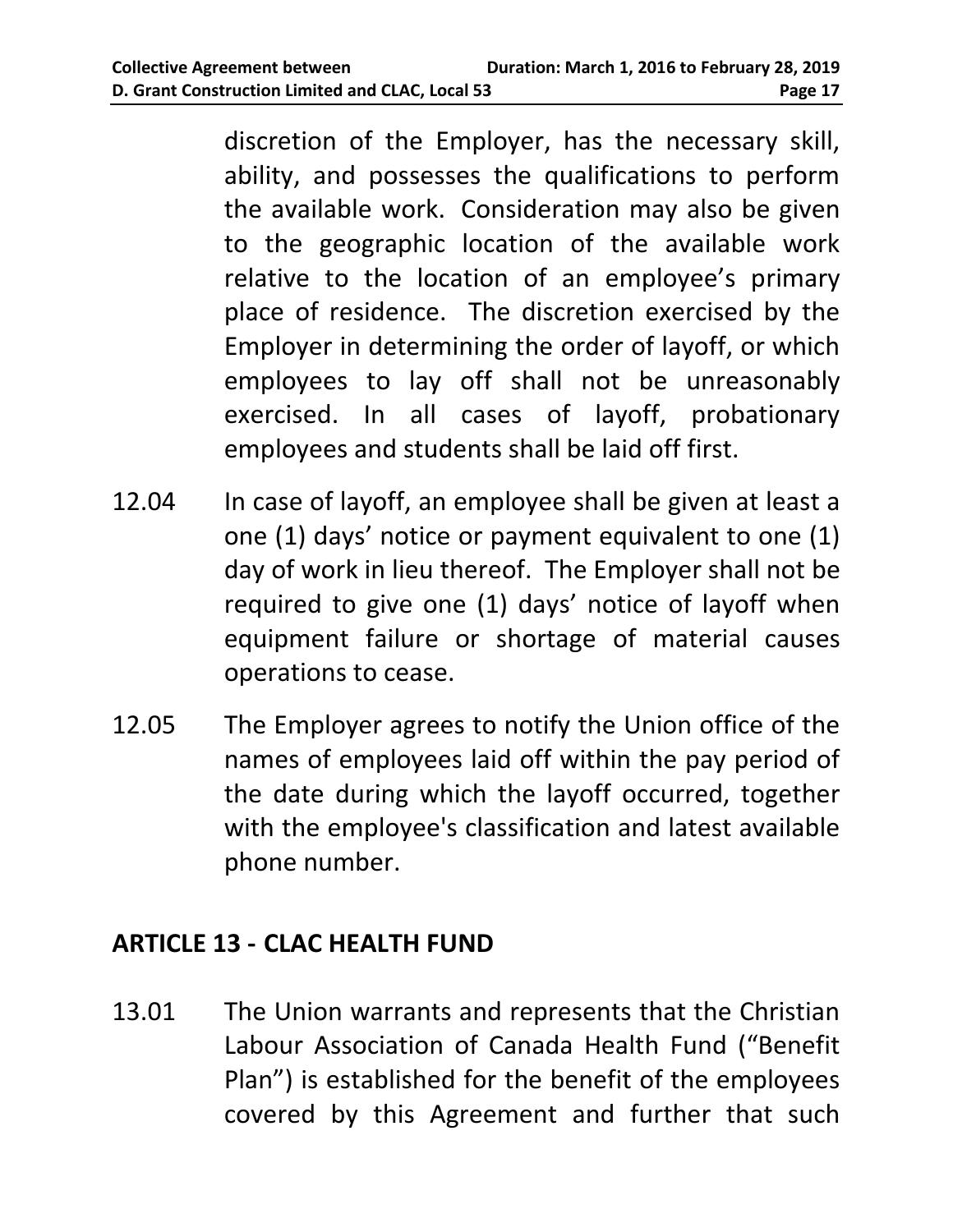<span id="page-21-0"></span>Benefit Plan is maintained and administered by the Union and supervised by a Board of Trustees.

- 13.02 The Employer agrees to pay to the Union's Benefit Plan an amount as outlined under Schedule "A" for each hour worked by each employee covered under this Agreement.
- 13.03 The Employer's contribution to the Benefit Plan shall be submitted together with union dues and in the manner described in Article 7.04.
- 13.04 The Union covenants and agrees to indemnify and hold harmless the Employer against any and all claims made against, and liability of any nature incurred by, the Employer by reason of any amounts deducted from any employee's pay and remitted to the Union's Benefit Administration Office as provided in Articles [13.02](#page-21-0) and [14.02.](#page-22-1) In the event that the Employer fails to comply with these Articles by not remitting to the Union, Article 13.03 will not apply. The Employer's sole obligation pursuant to Article 13 – CLAC Health Fund, shall be limited to making the payment more particularized herein.
- 13.05 The Employer acknowledges that the Benefit Plan provides for Long Term Disability insurance coverage ("LTD"). Where applicable, the Employer, as directed by the Union Benefit Administration Office, will deduct the cost of such LTD coverage from the employee's pay cheques. The monthly cost as directed by the Union Benefit Office will be deducted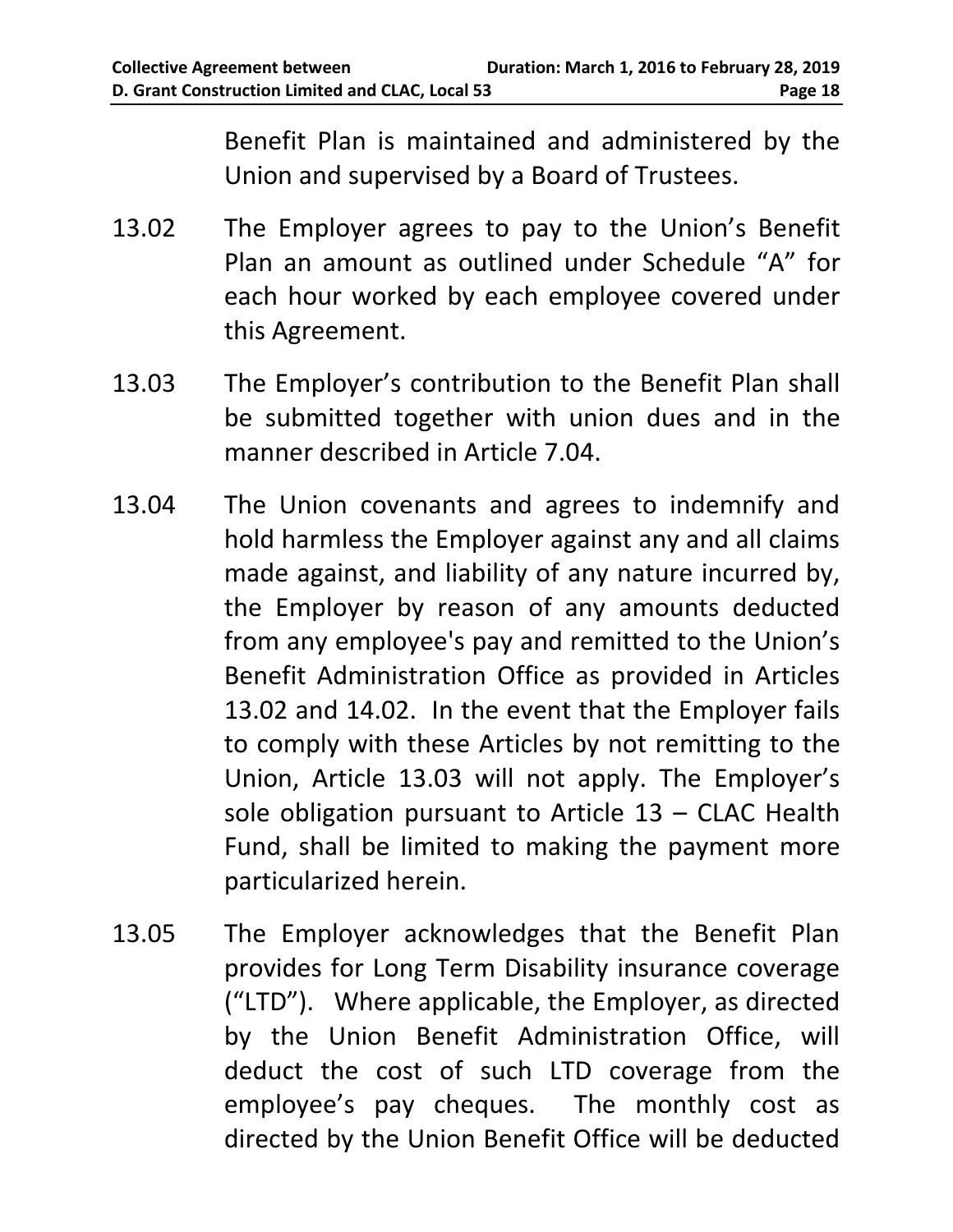in equal parts, semi-monthly from each employee. Such deductions shall be remitted to the Union together with the Employer's Benefit Plan contributions in accordance with Article 13 – CLAC Health Fund of the Agreement. Participation in the plan and in the payroll deduction is mandatory.

# <span id="page-22-0"></span>**ARTICLE 14 - PENSION PLAN**

- 14.01 The Union warrants and represents that the Christian Labour Association of Canada Pension Plan ("Pension Plan") is established for the benefit of the employees covered by this Agreement and further that such Pension Plan is maintained and administered by the Union and supervised by a Board of Trustees.
- <span id="page-22-1"></span>14.02
- a. For the first year of this collective agreement, the Employer agrees to pay the per hour amount identified at Schedule "A" toward the Union's Pension Plan, for each hour worked, by each employee, consistent with their respective classifications. Employees that receive a lead hand or foreman premium will receive a per hour contribution which will be established by calculating the base hourly rate plus the premium multiplied by the percentage identified at Schedule "A".
- b. Effective March 1, 2017, the Employer agrees to contribute to the Union's Pension Plan, on behalf of each seniority employee, an amount equal to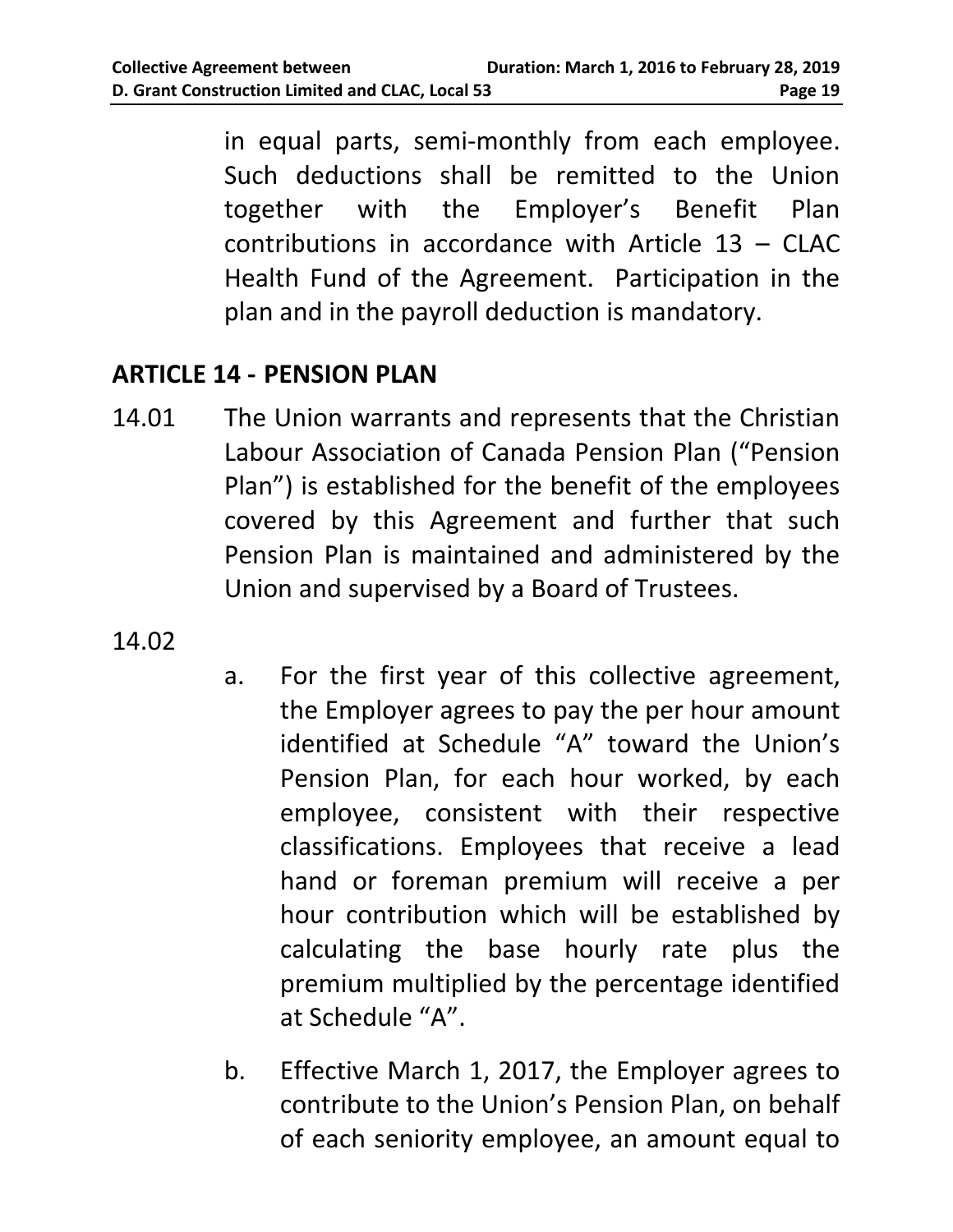seven percent (7%) of an employee's gross wages, inclusive of any applicable wage premium.

- c. Effective March 1, 2018, the Employer agrees to contribute to the Union's Pension Plan, on behalf of each seniority employee, an amount equal to eight percent (8%) of an employee's gross wages, inclusive of an applicable wage premium.
- d. In addition to the mandatory Employer contributions described above in Articles 14.02 a) to c), the Employer agrees to contribute to the Union's Pension Plan, on behalf of each seniority employee, at the following hourly rate, for all hours worked:

Effective March 1, 2016 – three  $(50.03/hr)$  cents per hour worked

Effective March 1, 2017 – eight  $(50.08/hr)$  cents per hour worked

Effective March 1, 2018 – nine  $(50.09/hr)$  cents per hour worked

- 14.03 The Employer's contribution to the Pension Plan shall be submitted together with union dues and in the same manner as described in Article 7.04.
- 14.04 The Employer's sole obligation pursuant to Article 14 – Pension Plan, shall be limited to making the payment more particularized herein.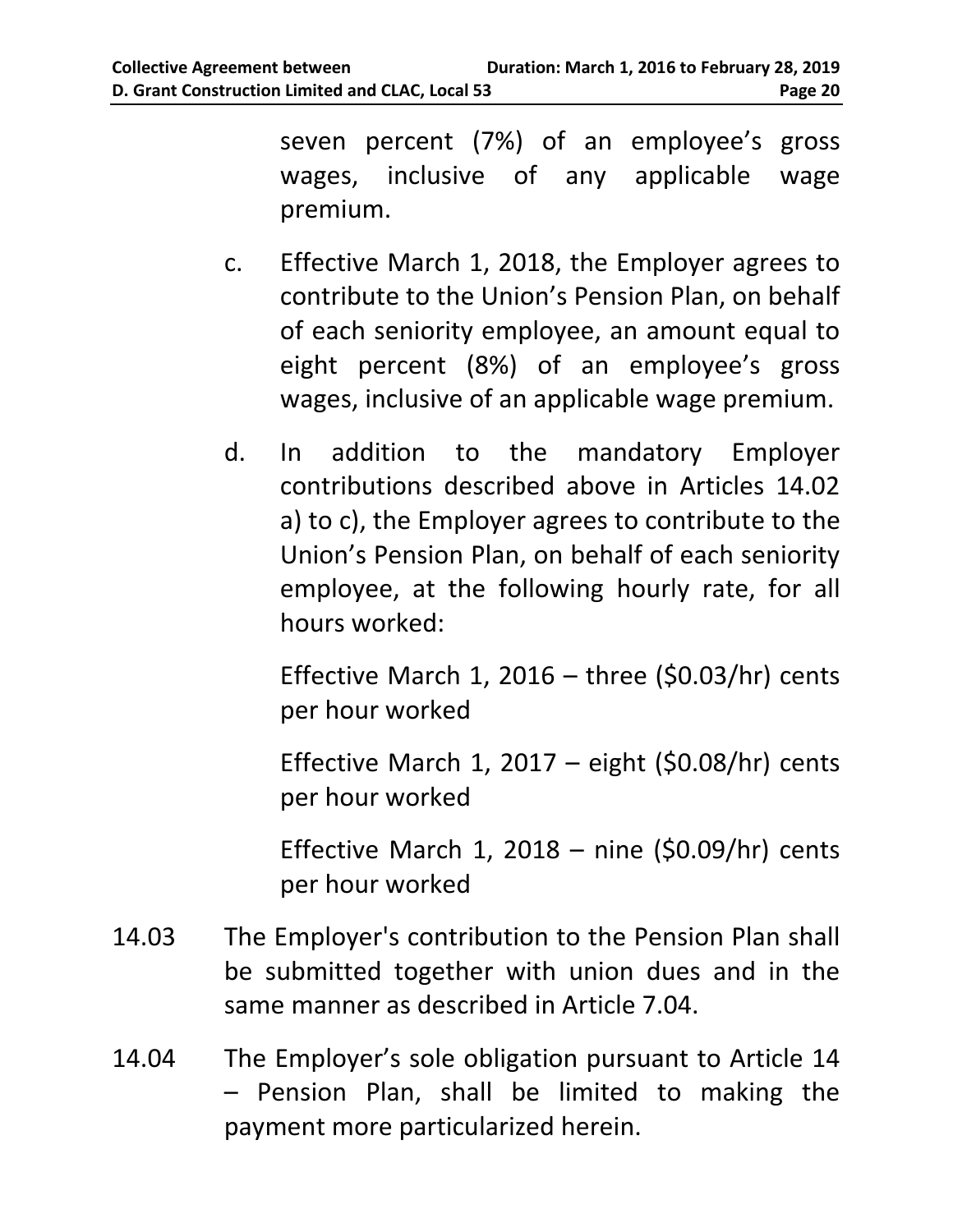14.05 The Employer agrees to deduct by way of payroll deduction and remit to the Union's Benefit Administration Office an amount as directed by each employee as voluntary employee pension contributions over and above the contributions noted in Schedule "A". Such amounts shall not exceed the limits established by Canada Customs & Revenue Agency. These monies will be recorded separately on the Employer's monthly remittance to the Union. A request for such deductions shall be submitted to the Employer in a format provided by the Union's Benefit Administration Office. A copy of the completed form shall be sent to the Benefit Administration Office with the first remittance of such additional voluntary contributions. Employees may change, commence or terminate their voluntary additional contributions effective March 1 and September 1 of every year.

## <span id="page-24-0"></span>**ARTICLE 15 - TRANSPORTATION, TRAVEL TIME AND ROOM AND BOARD**

- 15.01 The Employer shall remunerate employees for travel time and mileage as follows:
	- a. There shall be a free travel zone of eighty (80) kilometres around each worksite. Distance from an employee's home to a worksite shall be measured as the shortest route, on a paved road, and as calculated by Google maps, or equivalent;
	- b. In consideration of travel time, employees will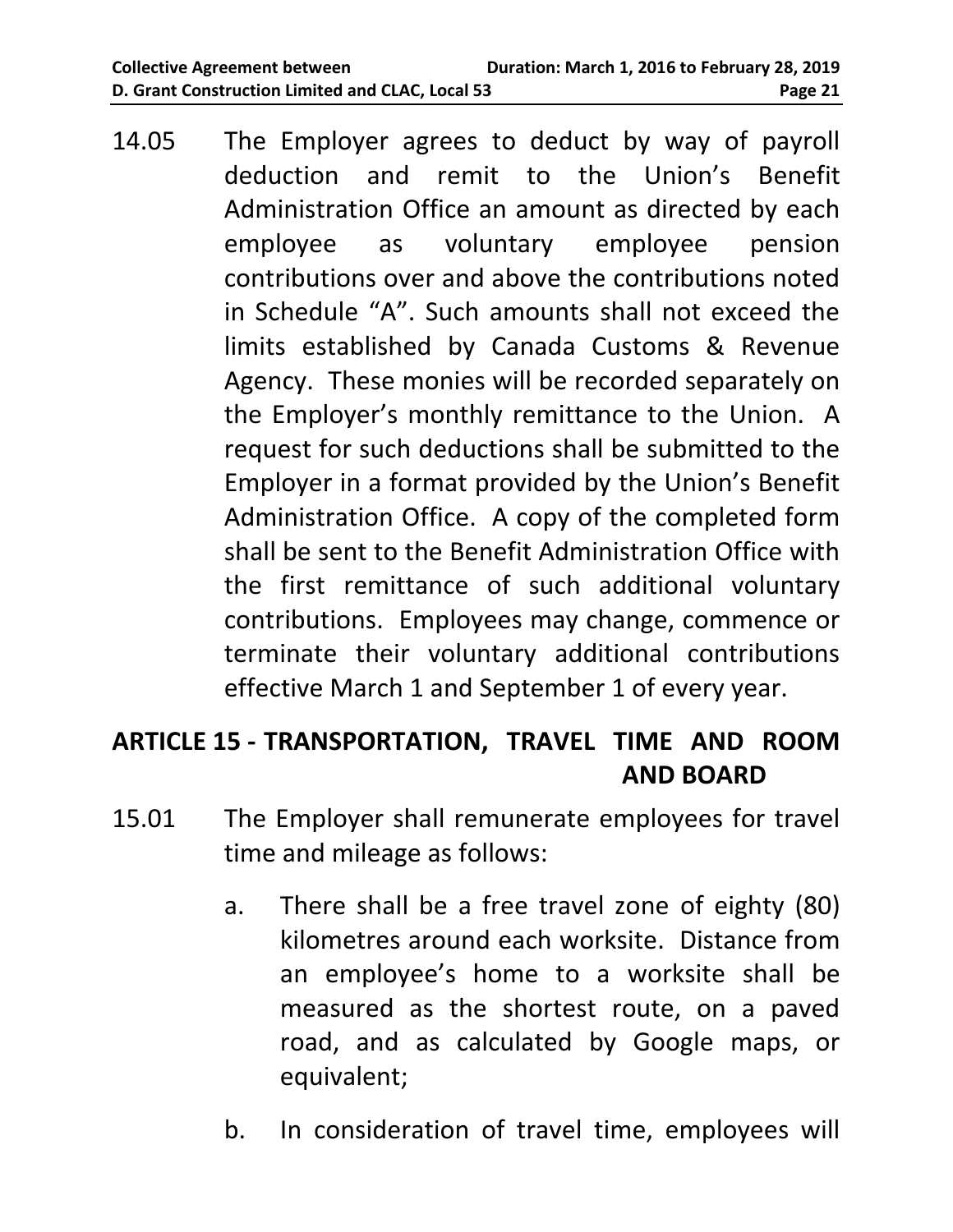| <b>Distance</b> |                            |  | from   Per Diem Travel Zone         |  |  |  |  |
|-----------------|----------------------------|--|-------------------------------------|--|--|--|--|
| Worksite        |                            |  | Allowance                           |  |  |  |  |
| 0-80 km         |                            |  | Free Zone                           |  |  |  |  |
| 81 km to 120 km | $\vert$ One (1) hour's pay |  |                                     |  |  |  |  |
|                 |                            |  | One and one half $(1 \tfrac{1}{2})$ |  |  |  |  |
| 120 km or more  |                            |  | hour's pay                          |  |  |  |  |

be remunerated as follows;

- c. Employees that are requested to use their own vehicles to; travel to a worksite outside of the free zone, to travel to more than one worksite in a day within the free zone, or to transport materials necessary for the work shall be reimbursed for the use of their personal vehicle at a rate of thirty-eight cents (38¢) per kilometre driven. When an Employer asks that an employee transport others to a worksite, the Employer shall reserve the right to make reasonable carpooling arrangements.
- 15.02 When employees are sent to work on a project beyond one hundred and forty (140) kilometres from their primary place of residence, and remain working on such project for consecutive days (in excess of one work day):
	- a. they will be paid a daily subsistence allowance of forty-five dollars (\$45.00) for each day spent out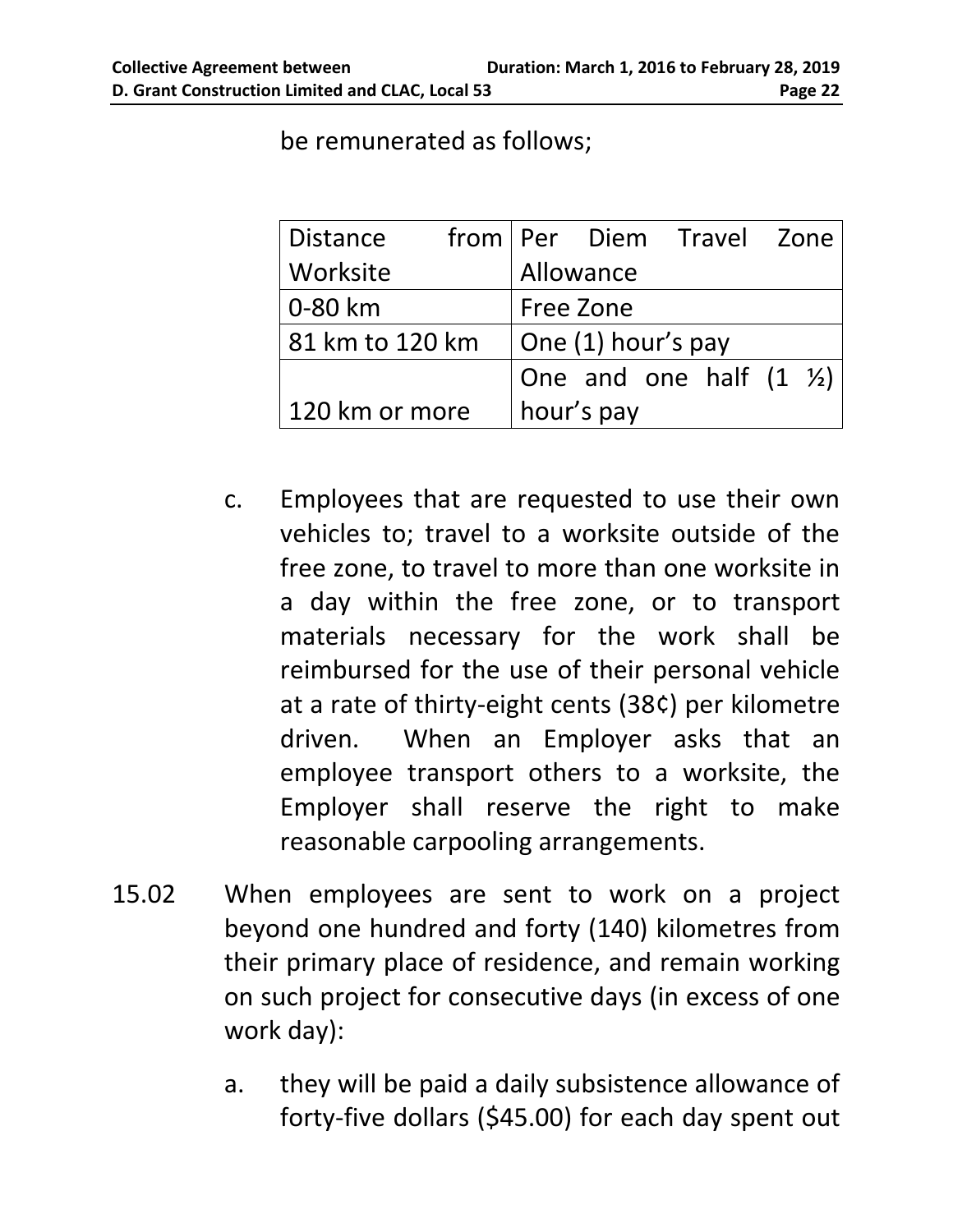of town;

- b. they will be provided, in the opinion of the Employer, with suitable accommodation, which shall normally include at least, a stove/hotplate, refrigerator and microwave;
- c. they will receive a non-taxable travel allowance for one half  $(1/2)$  of the time spent travelling to and from the work site at the beginning and end of the work week only.
- d. they will be transported to the job by the Employer, or where the Employer does not provide transportation, shall receive mileage reimbursement as described in Article 15.01c. for the trip to and from the project each week.
- 15.03 The Employer shall reimburse employees the cost of all parking associated or in connection with the performance of the work assigned them, and shall make available, upon request by an employee, a parking card. Any fines for parking violations for personal or company vehicles shall be the responsibility of the driver of the vehicle, except in cases when such fines can be charged to and are paid by the customer.

## <span id="page-26-0"></span>**ARTICLE 16 - HEALTH AND SAFETY**

16.01 The Employer, Union and the employees shall comply with the provisions of the *Occupational Health and*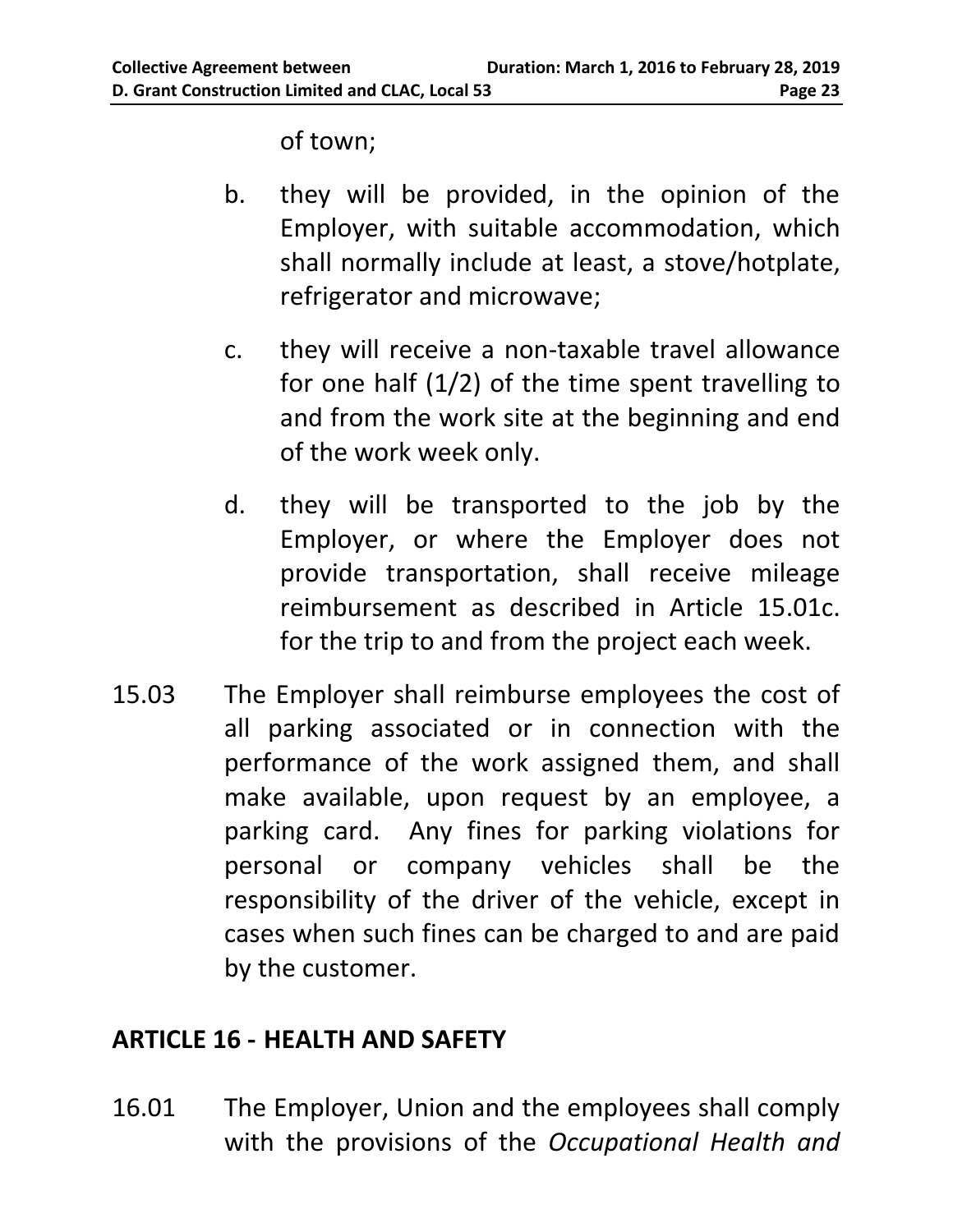*Safety Act* where and when applicable. The Employer shall provide working conditions at all times which are not prejudicial to the health or efficiency of the workers.

Employees are required to report to their Employer any unsafe work conditions, or violation of any safe work policies or procedures established by the Employer, or any violation of relevant safe work legislation.

16.02 An employee who is injured in the course of performing his duties and requires medical attention and is unable to continue work shall be paid for his regularly assigned hours for the day of the injury only.

# <span id="page-27-0"></span>**ARTICLE 17 - PERSONAL PROTECTIVE EQUIPMENT, TOOLS AND APPAREL**

17.01 The Employer will furnish employees with all necessary personal protective equipment (including safety helmets, safety glasses, gloves etc.) if and when required. Said equipment shall remain the property of the Employer. Any worn out safety equipment will be replaced by the Employer upon presentation of the worn equipment. The employees shall be held responsible for loss or improper maintenance of personal protective equipment, rain gear and safety equipment provided by the Employer and may at the discretion of the Employer, subject to disciplinary action.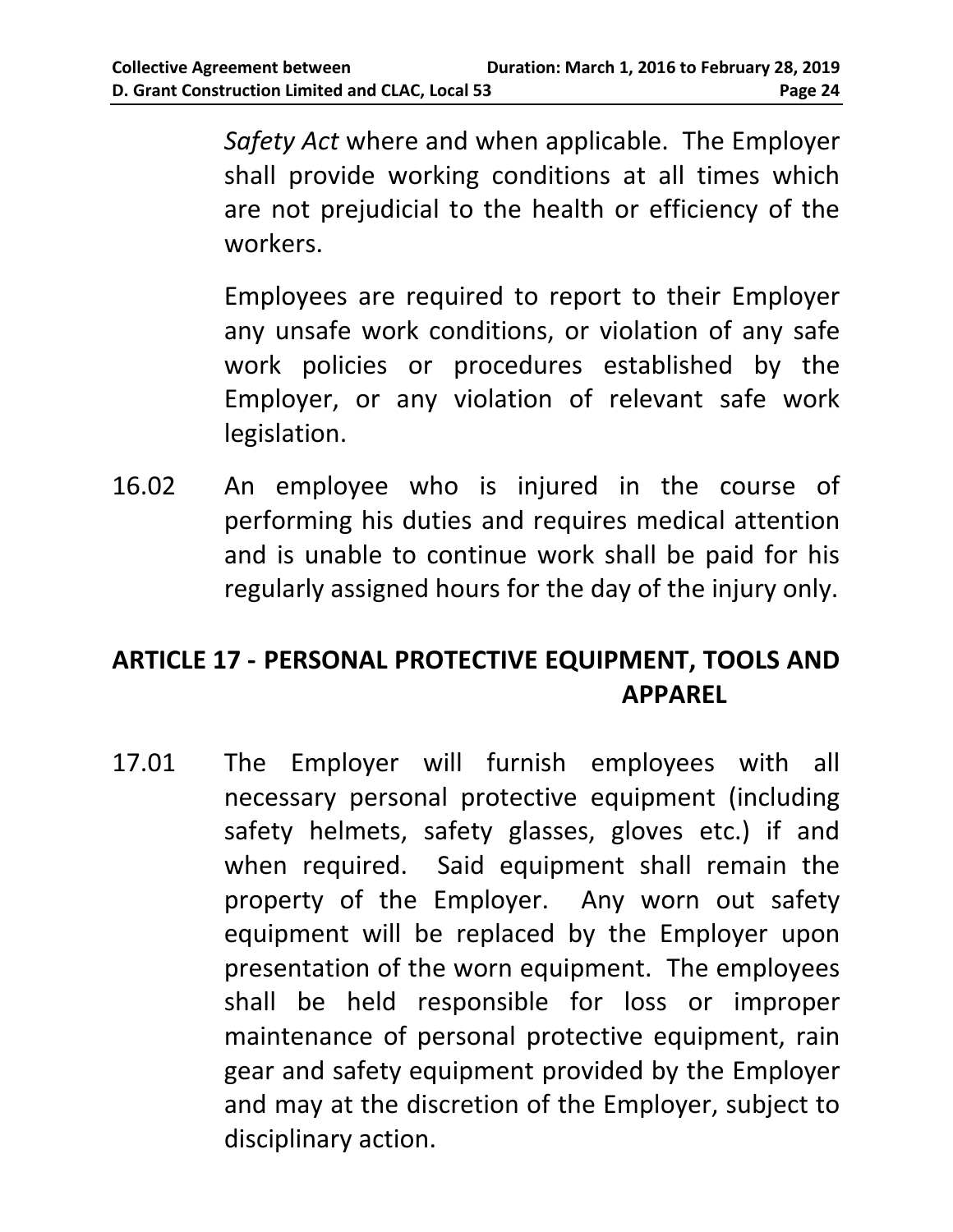17.02 Employees are responsible to bring to work a hammer, a tape, a pouch, an approved safety helmet, and safety boots. The Employer shall supply all other tools necessary for employees to perform their work.

#### <span id="page-28-0"></span>**ARTICLE 18 - UNION FUNDS**

- 18.01 The Employer shall contribute to the Union's Education and Assistance Fund the amount identified at Schedule "A" for each hour worked by each employee covered by this Agreement, and shall remit such contributions to the Union together with union dues, and in the manner described at Article 7.04.
- 18.02 The Education and Assistance Fund shall be used by the Union to educate and instruct members in the competent practice of their trade, in matters relating to Health and Safety, and to instruct specific members in effective labour relations practices.
- 18.03 Having regard to the demands of the Employer's work and operations, the Employer will cooperate with the Union when safety and related courses are made available to the members employed with the Employer.
- 18.04 The Employer shall contribute to the Union's Construction Industry Development and Promotion Fund (the "Industry Fund") the amount identified at Schedule "A" for each hour worked by each employee covered by this Agreement, and it shall remit such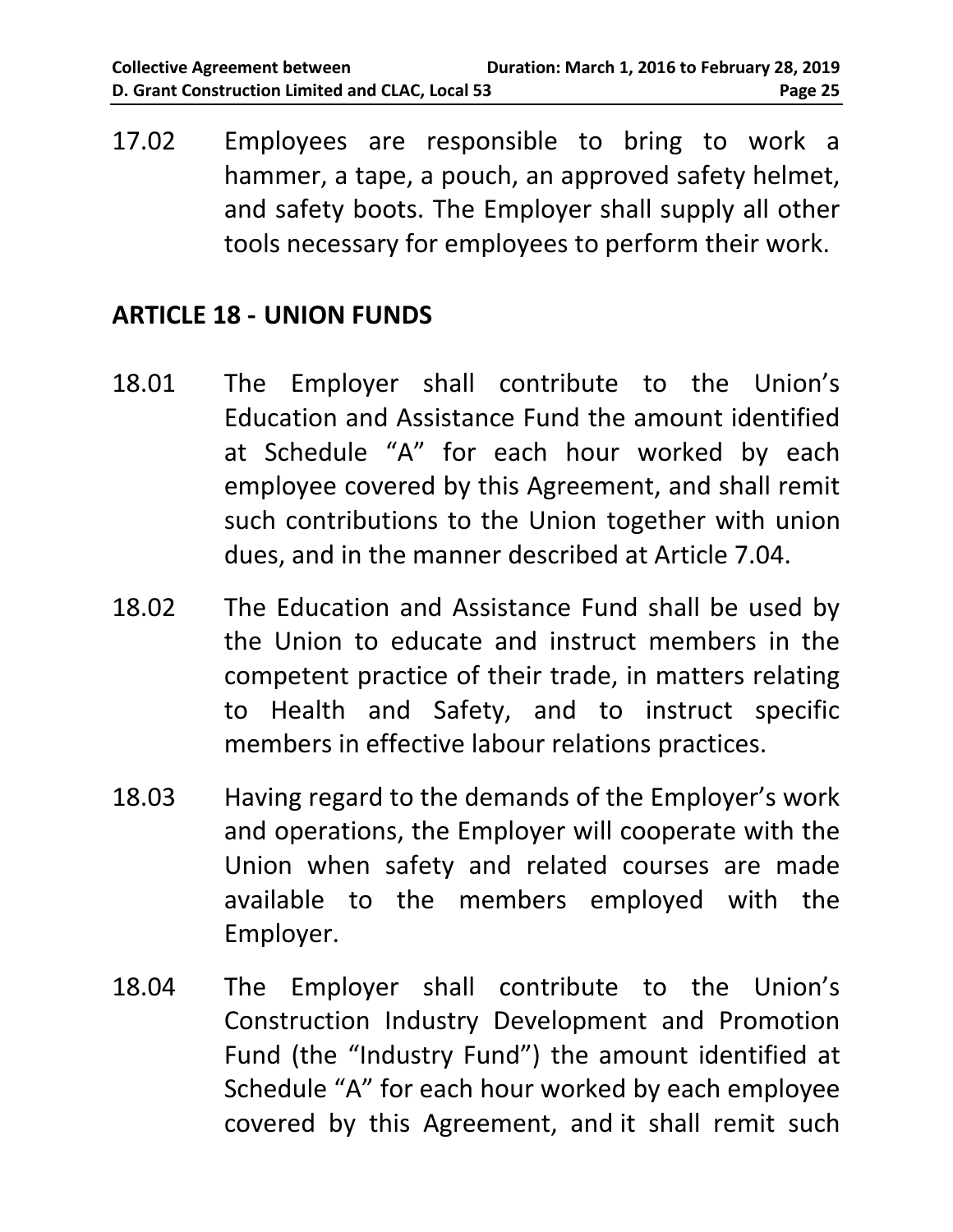contributions to the Union together with union dues, and in the manner described at Article 7.04.

- 18.05 The Industry Fund is used to promote the CLAC model of open shop unionized construction representation. This is achieved by industry development among for and with owners and purchasers of construction services, by advocating at municipal and provincial government, by representing open shop union principles at industry conferences and events, and by advising the union leaders, including staff and stewards of opportunities and means to promote the CLAC model. The Industry Fund is used as determined by the union to strengthen the position of the Union, its members and contractors.
- 18.06 The Industry Fund shall not be used to fund a grievance or other legal proceedings against any contactor signatory to CLAC or its affiliated local unions.

# <span id="page-29-0"></span>**ARTICLE 19 - LEAVES OF ABSENCE, SICK LEAVE, BEREAVEMENT LEAVE AND JURY DUTY**

- 19.01 The Employer shall, subject to reasonable business requirements, grant leaves of absence without pay for a time mutually agreed upon between the Employer and the employee for the following reasons:
	- a. marriage of the employee;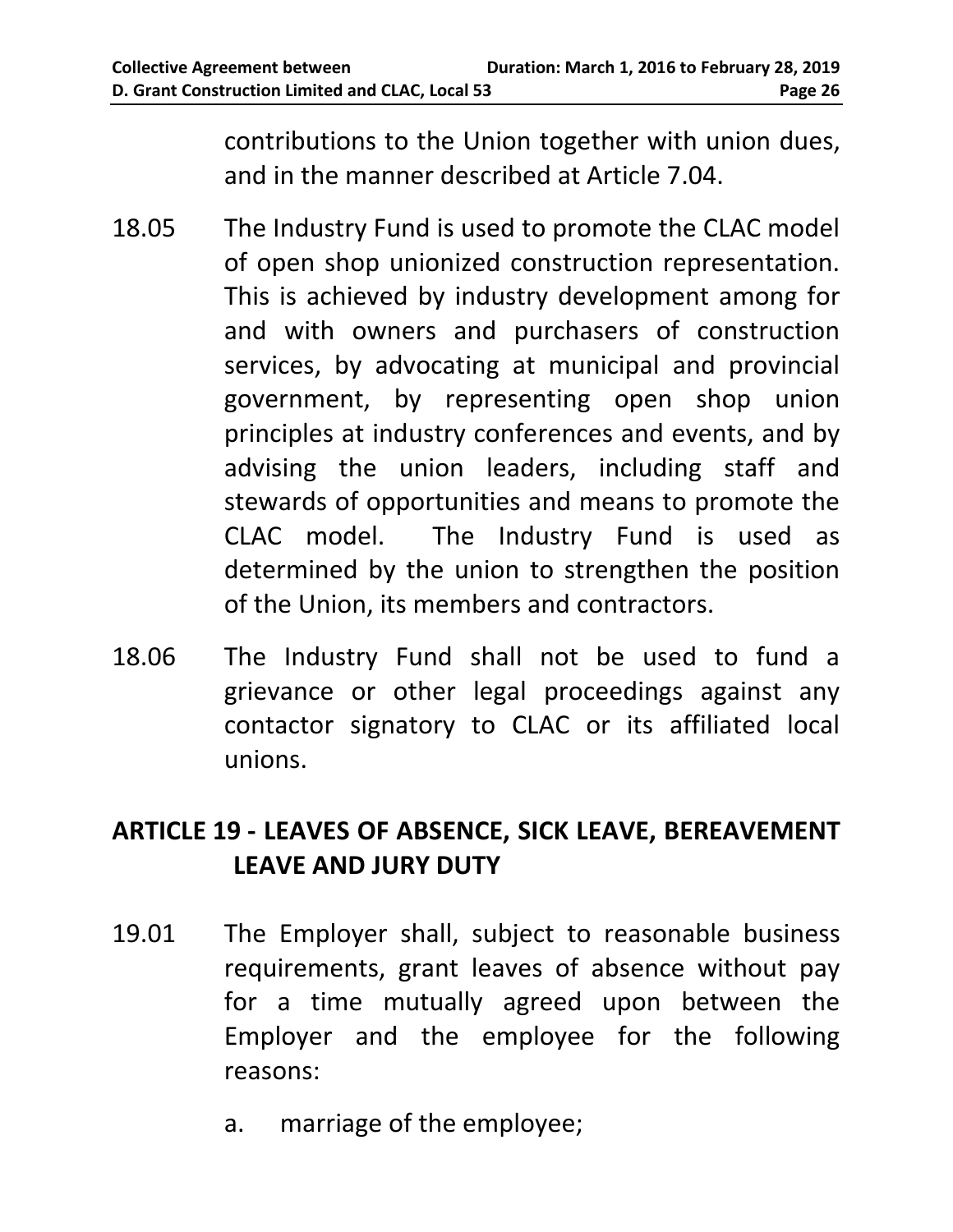- b. sickness of the employee or employee's immediate family;
- c. death in the immediate family;
- d. participation in union sponsored training or other educational events;
- e. birth or adoption of the employee's child.
- 19.02 In the event an employee is absent from work for more than one (1) week due to a *bona fide* illness, or in the case of injury for which time is lost at work, the Employer, at its own expense, may request that the employee provide written verification by a practicing physician, that the employee is able to return to his full duties. Such verification shall assess the extent to which the employee is able to perform the functions, duties and work of the job classification to which such employee is normally assigned.
- 19.03 Notwithstanding the above, the Employer may request that an employee provide a physician's certificate for any absence due to illness in excess of two (2) days or in excess of three (3) occasions in one calendar year, which shall be at the employee's expense.
- 19.04 An employee shall be granted three (3) days leave of absence at his regular rate of pay to make arrangements for and to attend the funeral of his spouse or common-law spouse, parent, or parent-inlaw, child, brother, sister or grandparent.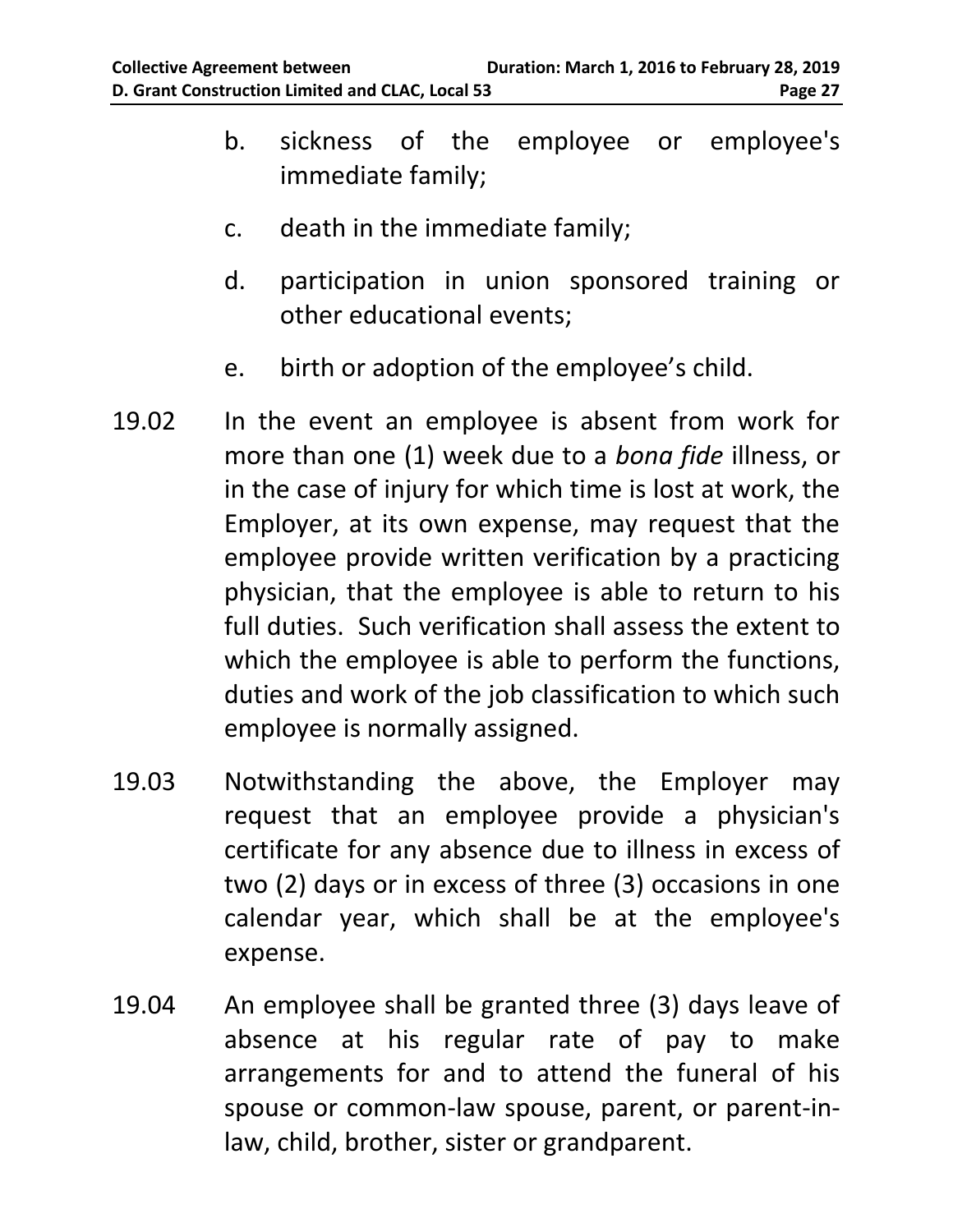- 19.05 The Employer shall pay the regular daily wages of an employee while serving as a juror, less any daily stipend or reimbursement from the court, for up to five days provided the employee:
	- a. notifies the Employer immediately that he is required to attend court for jury selection;
	- b. presents proof of service requiring the employee's attendance.

## <span id="page-31-0"></span>**ARTICLE 20 - DISCIPLINE & DISCHARGE**

- 20.01 The Employer may warn, suspend, demote or discharge an employee for just cause. If the conduct or performance of an employee warrants disciplinary action, such action shall be confirmed in writing. A copy of all such documentation shall be provided to the employee(s) involved, and forwarded to the office of the Union at the time they are issued.
- 20.02 Any disciplinary notice shall be issued only after, or during the meeting with the employee being disciplined. An employee shall be advised of the nature of the meeting prior to attending. The employee shall be accompanied by a steward who shall be paid for such time in accordance with Article 4.03.
- 20.03 Disciplinary meetings shall normally take place during the affected employee's scheduled shift. If the employee is not at work and is not scheduled to work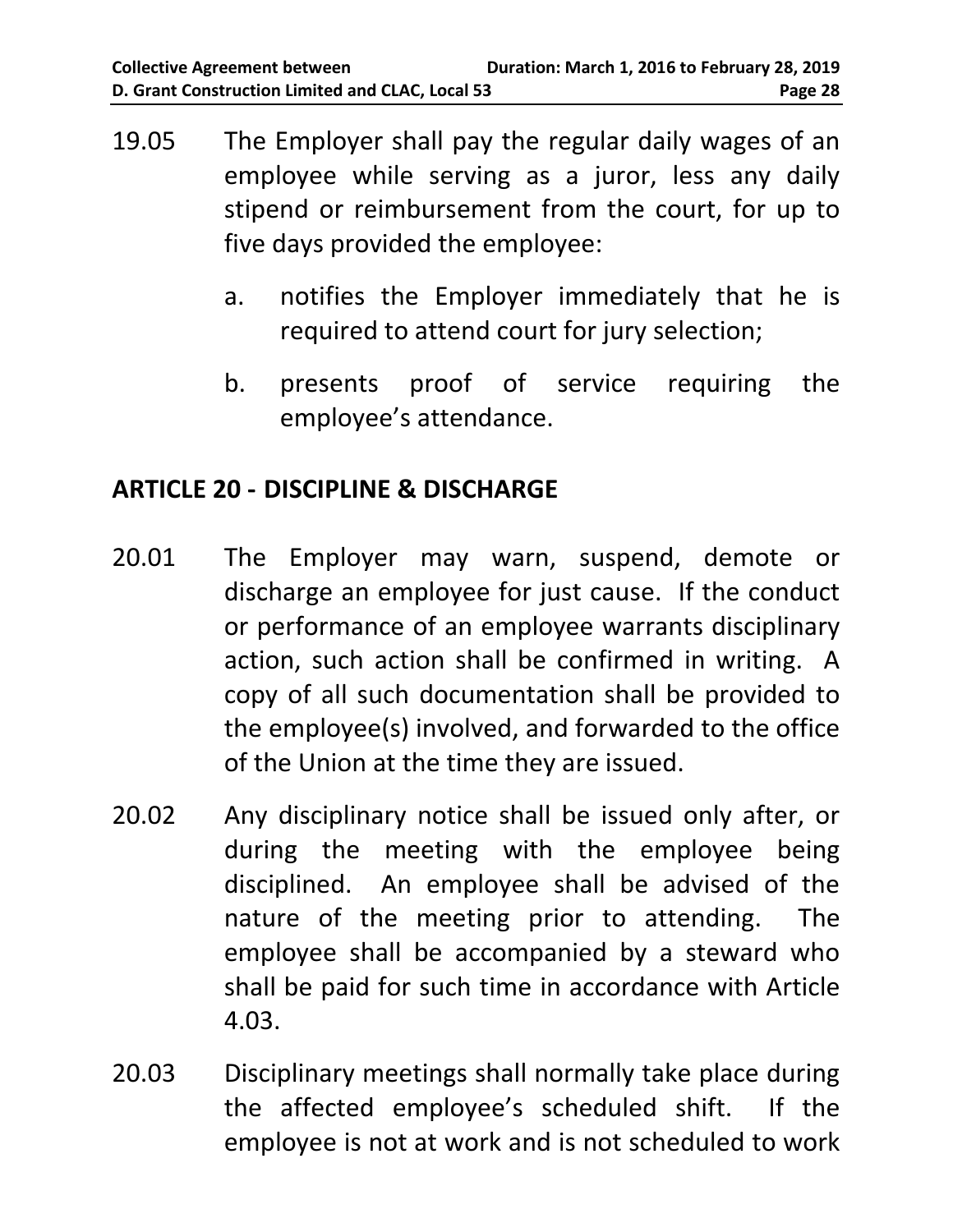within three (3) days of the incident, or if the incident giving rise to the meeting is so serious that more immediate action is warranted, he may be called in at a time when he is not scheduled to work, but shall be paid for such time during the meeting.

20.04 Any letters of warning older than twelve (12) months shall be removed from an employee's file, provided that there is no repeat offence of the incident giving cause to the discipline during such twelve (12) month period. Any record of suspension will be removed after twenty-four (24) months, provided there is no repeat offence of the incident giving cause to the suspension during such twenty-four (24) month period.

# <span id="page-32-0"></span>**ARTICLE 21 - COMPLAINTS AND GRIEVANCES**

- 21.01 It is the mutual desire of the parties to this Agreement that reasonable and legitimate complaints and grievances of employees shall be dealt with as quickly as possible.
- 21.02 It is understood that in all cases an employee shall first give his immediate supervisor an opportunity to address his complaint before proceeding further with any grievance in accordance with this Article.
- 21.03 Grievances properly arising under this Agreement shall be adjusted and settled as follows:
- 21.04 Within five (5) working days after the circumstances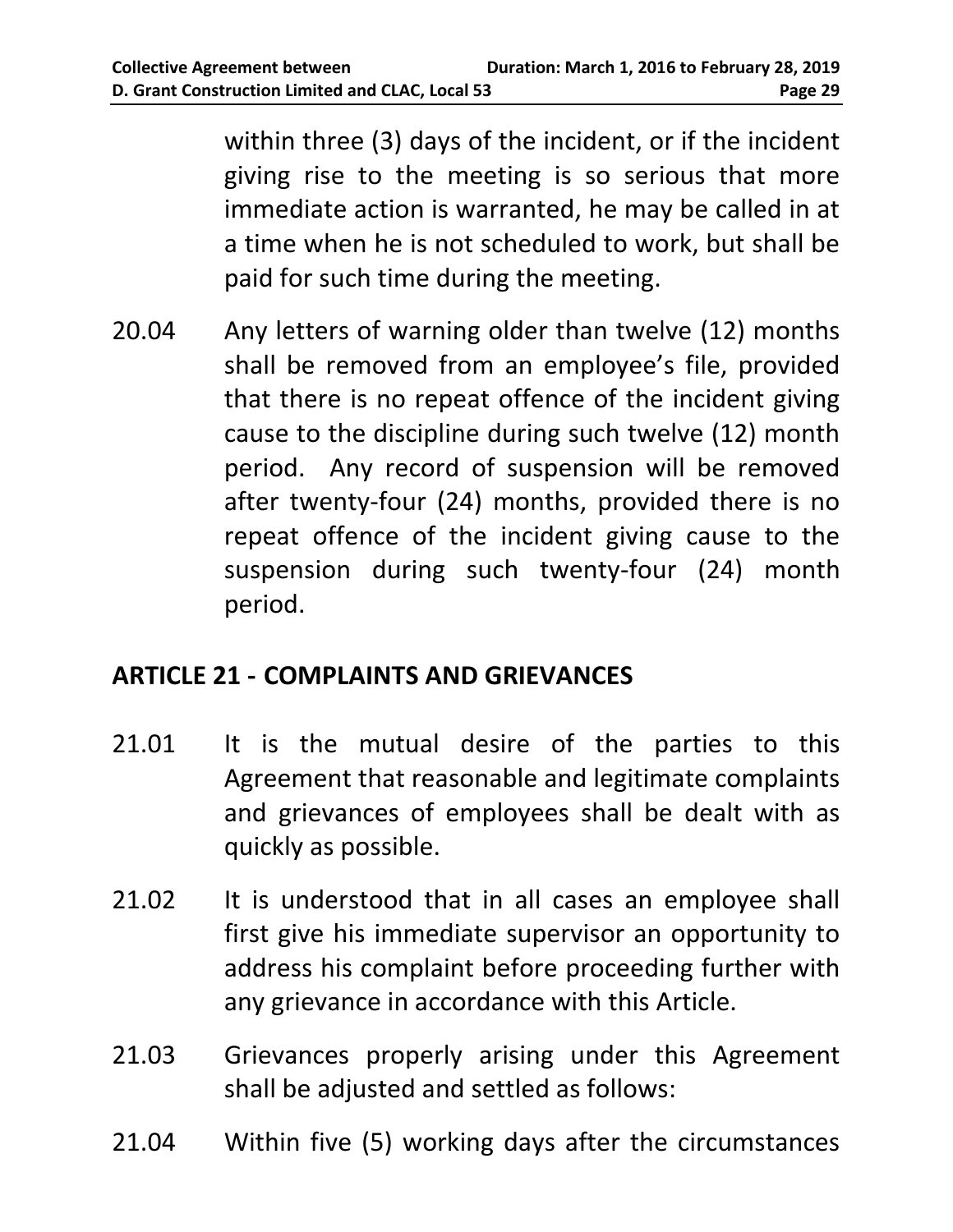giving rise to the grievance occurred, the grievance shall be presented to the Employer, in writing, on the Union's standard form and the parties shall meet within the next five (5) working days to endeavour to settle the grievance.

- 21.05 The Employer shall issue its written decision respecting the grievance within five (5) working days of the meeting contemplated by this Article. If the Employer's decision is not satisfactory to the Union, the Union may refer the grievance to arbitration in accordance with Article 23.
- 21.06 A Group Grievance is defined as a single grievance, signed by a Steward or Union representative, on behalf of a group of employees who have the same complaint. A Group Grievance shall be processed in accordance with Article 21.03 of the grievance procedure set out above. The names of the employees having the same complaint and advancing such Group Grievance shall be identified and listed on the grievance form.
- 21.07 A Policy Grievance is defined as one which involves a question relating to the interpretation, application or administration of this Agreement, or alleged violation of any provision of this Agreement, including any question as to whether a matter is arbitrable. A Policy Grievance may be submitted by either the Union or the Employer in accordance with Article 21.03 of the grievance procedure outlined above. In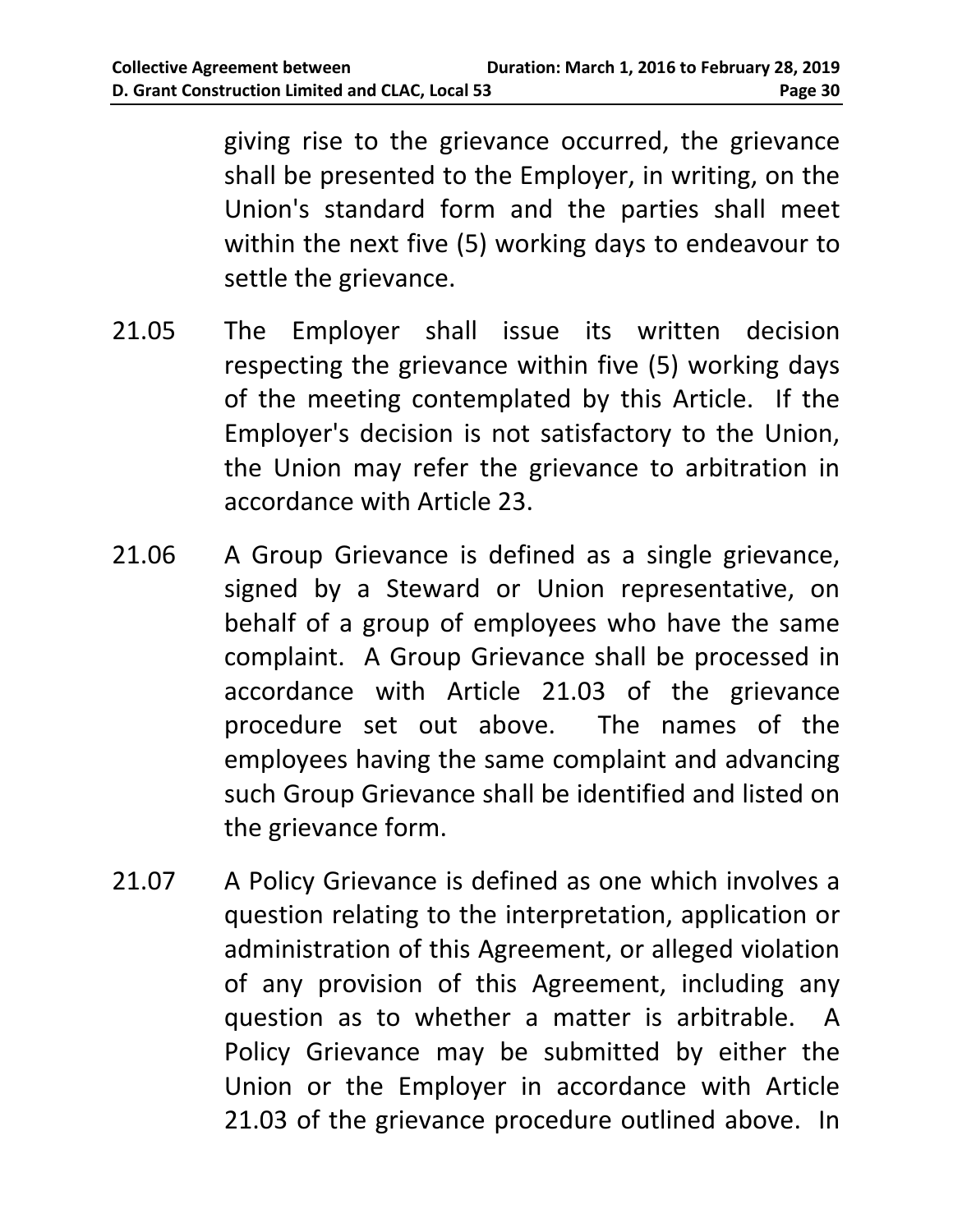the case of a Policy Grievance submitted by the Employer, all references to "Union" and "Employer" in Articles 22.03 and 22.04 shall be interchangeable. Such Policy Grievance shall be signed by a Steward or a Union representative or, in the case of an Employer's Policy Grievance, by the Employer or its designated representative.

- 21.08 In the event that the circumstances giving rise to any grievance occurred more than five (5) days prior to the complaint or grievance being initiated and delivered to either the Employer or the Union, as the case may be, then and in such event neither the Employer nor the Union shall be required to consider or process any such grievance.
- 21.09 For the proper administration of this Article:
	- a. The nature of the grievance, the remedy sought and the Article or Articles of the Agreement which are alleged to have been violated shall be set out in the written record of the grievance and may not be subject to change in later steps.
	- b. In determining the time which is allowed in the various steps, only working days shall be included, and any time limits may be extended by agreement in writing only.
	- c. If advantage of the provisions of this Article 22 is not taken within the time limits specified herein as set out above, or as extended in writing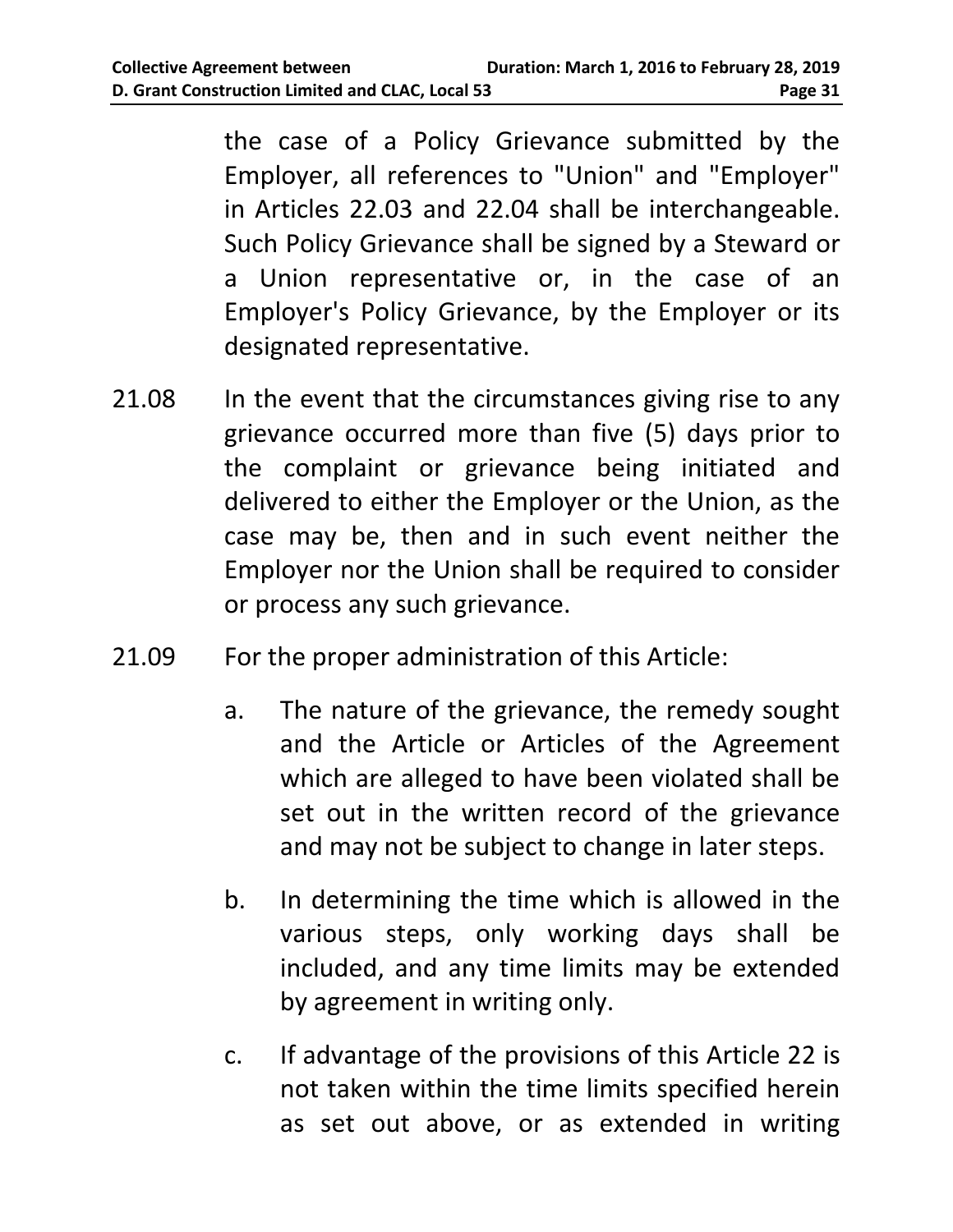between the parties, the grievance shall be deemed to have been abandoned and may not be reopened.

#### <span id="page-35-0"></span>**ARTICLE 22 - ARBITRATION**

- 22.01 Each party to this Agreement may refer a grievance to arbitration provided the referral is made within ten (10) working days of the written decision described in Article 22.04 or the date that the written decision should have been made pursuant to Article 22.04. A grievance that is not referred to arbitration in accordance with this Article, shall be deemed to have been abandoned and shall be inarbitrable.
- 22.02 Both parties to this Agreement agree that any grievance concerning the interpretation, application or administration of this Agreement, or alleged violation of any provision of this Agreement, including any question as to whether a matter is arbitrable, which has been properly carried through all the steps of the grievance procedure outlined at Article 22 above and which has not been settled, will be referred to a Board of Arbitration at the request of either of the parties hereto.
- 22.03 The Board of Arbitration will be composed of a sole arbitrator chosen by agreement of the parties.
- 22.04 Within two (2) working days of the request of either party for a Board, each party shall notify the other of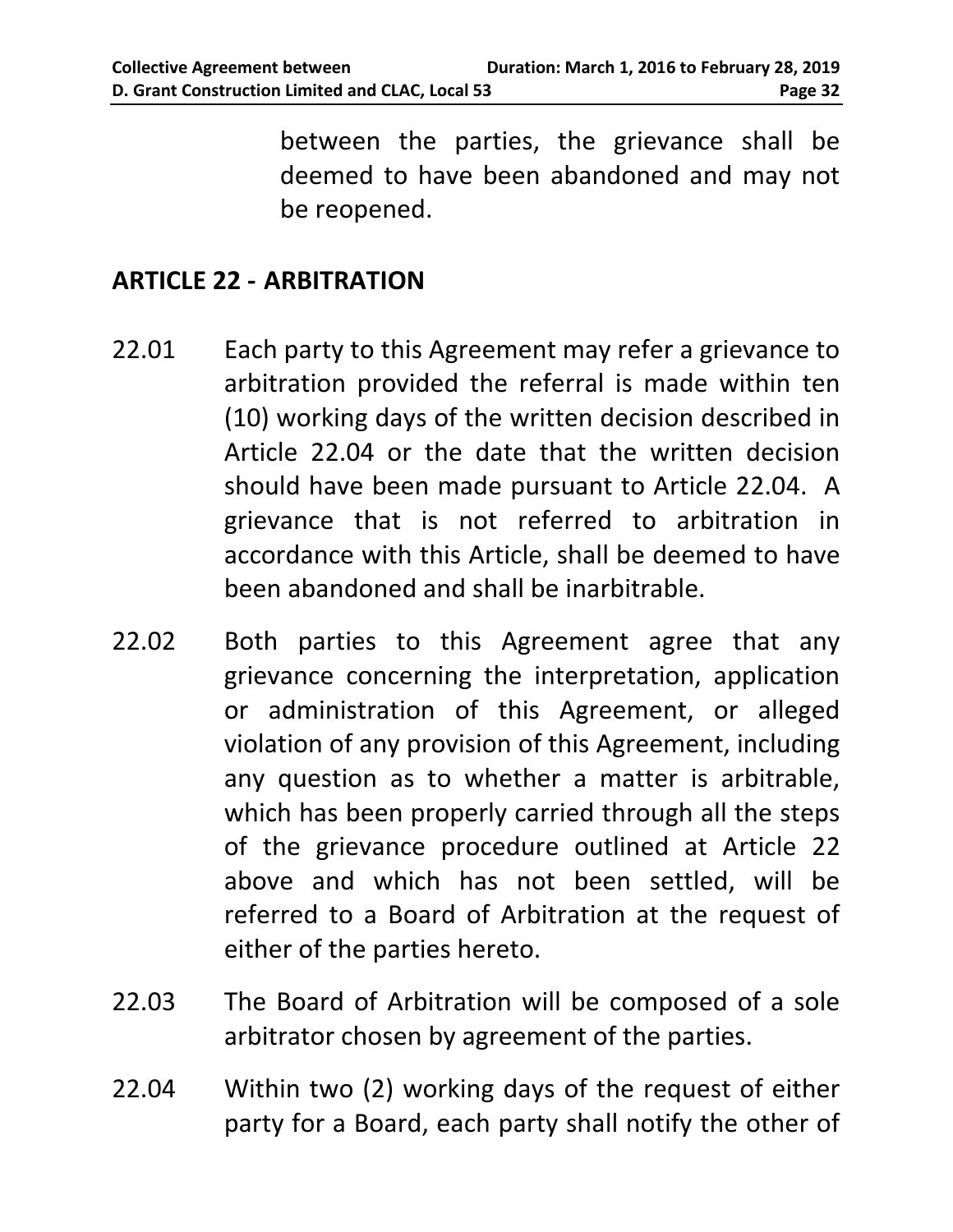the name(s) of arbitrator(s) it proposes to act as the sole arbitrator.

- 22.05 Should the Employer and the Union fail to agree on a sole arbitrator within five (5) working days of the notification mentioned in Article 23.04 above, the Ministry of Labour of the Province of Ontario shall be asked to nominate an impartial person to act as the sole arbitrator.
- 22.06 The decision of the sole arbitrator shall be binding on the employees, the Union and the Employer.
- 22.07 The Board of Arbitration shall not have any power to alter or change any of the provisions of this Agreement or to substitute any new provisions for any existing provisions, nor to give any decision inconsistent with the terms and provisions of this Agreement.
- 22.08 Each of the parties to this Agreement shall bear its own expense of arbitration, and the parties shall jointly bear the expenses, if any, of the sole arbitrator.

#### <span id="page-36-0"></span>**ARTICLE 23 - GENDER NEUTRALITY**

23.01 In this Agreement, any references to the masculine gender shall include the female gender and references to the female gender shall include the masculine gender.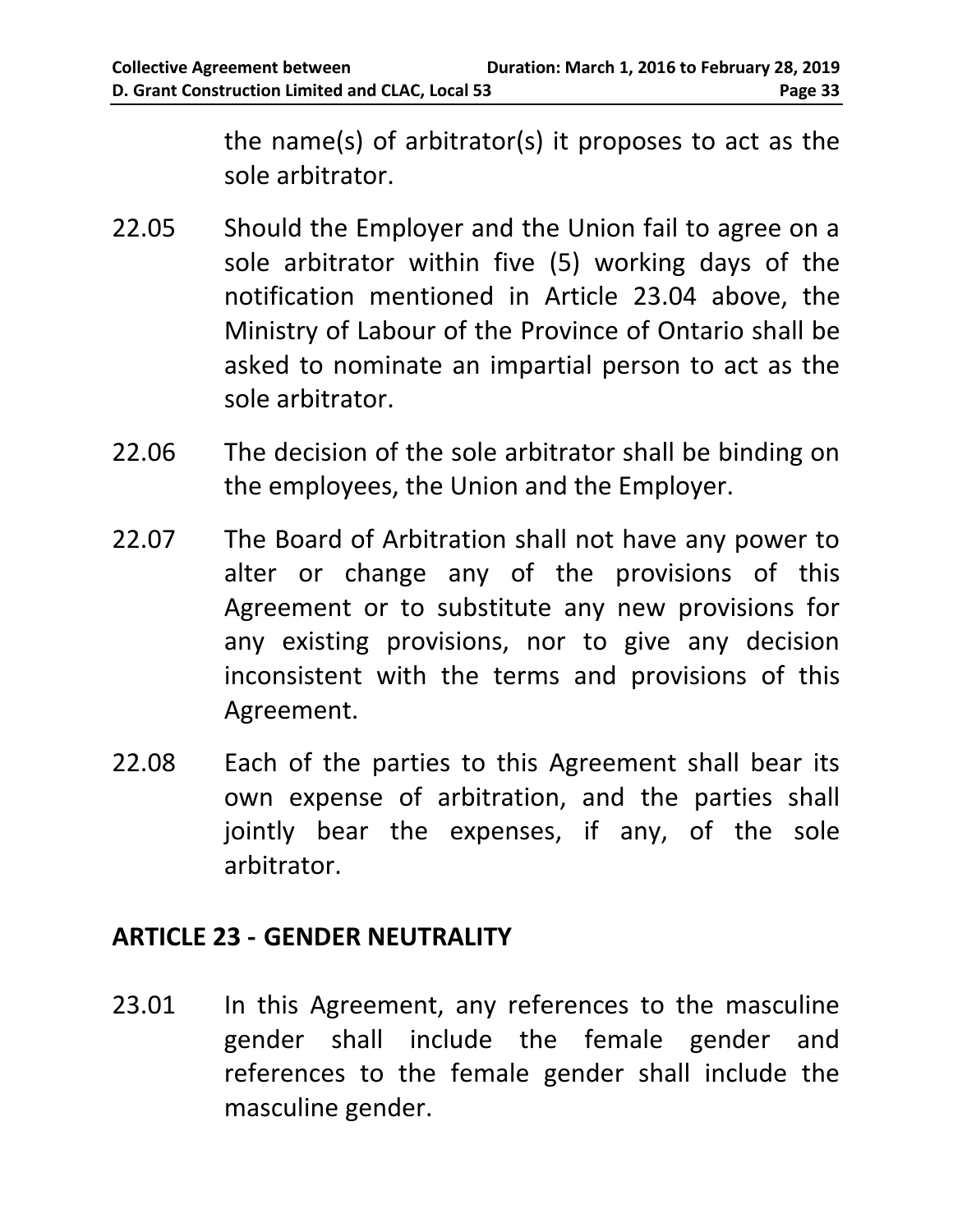#### <span id="page-37-0"></span>**ARTICLE 24 - SEVERABILITY**

24.01 Should any part of this Agreement or any provision herein contained be rendered or declared invalid by reason of any existing or subsequently enacted Provincial or Federal legislation or by decision of the Ontario Labour Relations Board or any Court of competent jurisdiction, such invalidation of such part or provision of this Agreement shall not invalidate the remaining parts or provisions thereof.

#### <span id="page-37-1"></span>**ARTICLE 25 - DURATION**

25.01 This Agreement shall be effective on the first  $(1<sup>st</sup>)$  day of March, two thousand and sixteen (2016) and shall remain in effect until the twenty-eighth (28<sup>th</sup>) day of February, two thousand and nineteen (2019), and shall continue in force from year to year thereafter unless either party shall furnish the other with notice of termination or proposed revision of this Agreement not more than ninety (90) days before the expiration date of this Agreement, or in any like period in any year thereafter.

London, ON this 14th day of MARCH Signed at 2016. For the Employer For the Union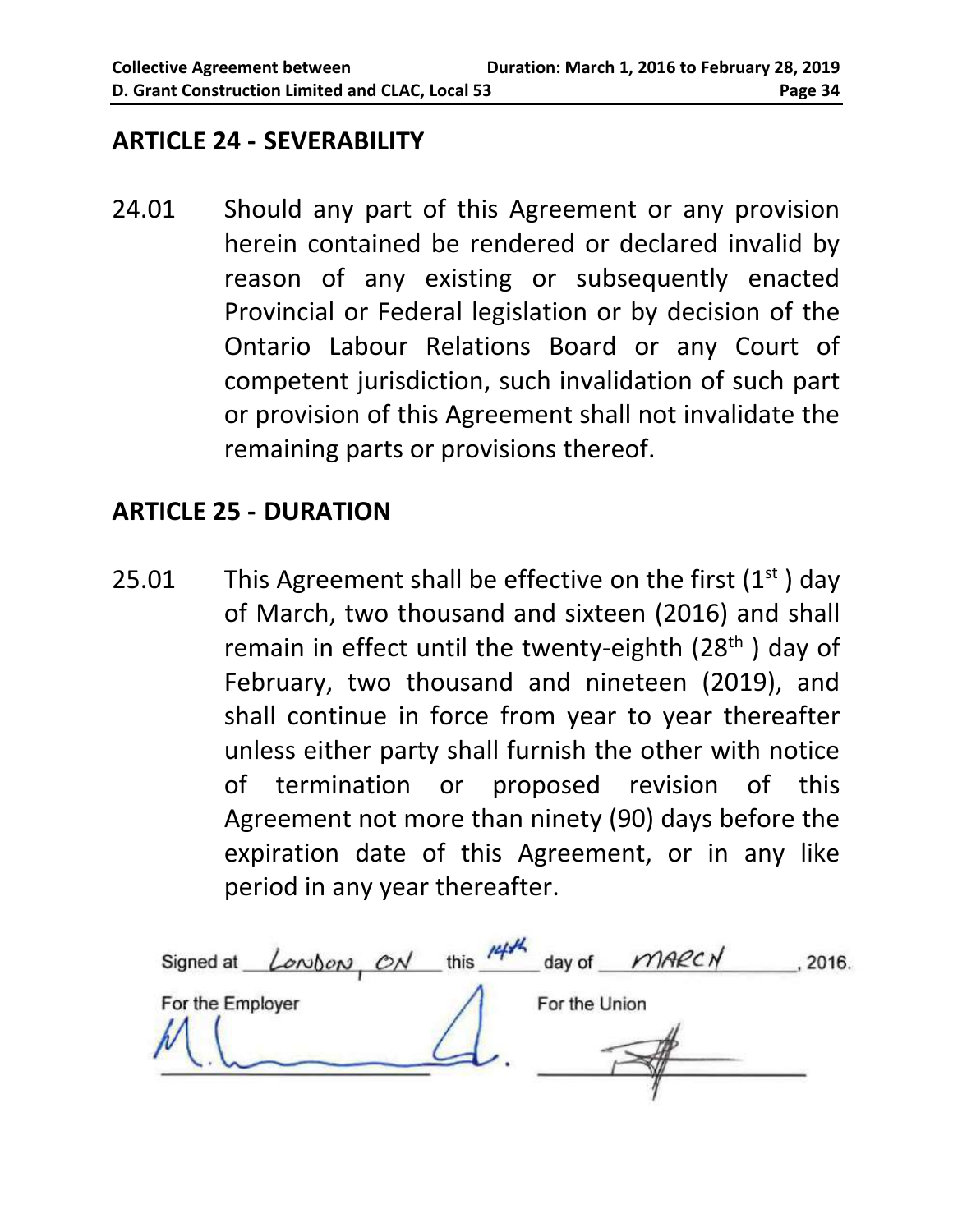# **SCHEDULE "A" Classifications and Wage Rates**

## <span id="page-38-0"></span>**March 1, 2016**

|                         | Level                 | <b>Hourly</b><br><b>Wage</b> | Vacation<br>4% | <b>Health</b><br>Fund | Pension*<br>6/7/8% | <b>Pension</b><br><b>S/hr</b><br>$*$ | Education<br><b>Fund</b> | Industry<br><b>Fund</b> | Total |
|-------------------------|-----------------------|------------------------------|----------------|-----------------------|--------------------|--------------------------------------|--------------------------|-------------------------|-------|
|                         | Certified             | 31.35                        | 1.25           | 1.40                  | 1.88               | 0.03                                 | 0.16                     | 0.16                    | 36.23 |
|                         | 4th year App (80%)    | 25.08                        | 1.00           | 1.40                  | 1.50               | 0.03                                 | 0.16                     | 0.16                    | 29.33 |
| Carpenter               | 3rd year App (60%)    | 18.81                        | 0.75           | 1.40                  | 1.13               | 0.03                                 | 0.16                     | 0.16                    | 22.44 |
|                         | 2nd year App<br>(50%) | 15.68                        | 0.63           | 1.40                  | 0.94               | 0.03                                 | 0.16                     | 0.16                    | 19.00 |
|                         | 1st year App (40%)    | 12.54                        | 0.50           | 1.40                  | 0.75               | 0.03                                 | 0.16                     | 0.16                    | 15.54 |
| <b>Skilled Labourer</b> |                       | 29.28                        | 1.17           | 1.40                  | 1.76               | 0.03                                 | 0.16                     | 0.16                    | 33.96 |
|                         | Level 4 (90%)         | 26.35                        | 1.05           | 1.40                  | 1.58               | 0.03                                 | 0.16                     | 0.16                    | 30.73 |
| <b>Construction</b>     | Level 3 (80%)         | 23.42                        | 0.94           | 1.40                  | 1.41               | 0.03                                 | 0.16                     | 0.16                    | 27.52 |
| Labourer                | Level 2 (70%)         | 20.50                        | 0.82           | 1.40                  | 1.23               | 0.03                                 | 0.16                     | 0.16                    | 24.30 |
|                         | Level 1 (60%)         | 17.57                        | 0.70           | 1.40                  | 1.05               | 0.03                                 | 0.16                     | 0.16                    | 21.07 |
| <b>Truck Driver</b>     |                       | 26.40                        | 1.06           | 1.40                  | 1.58               | 0.03                                 | 0.16                     | 0.16                    | 30.79 |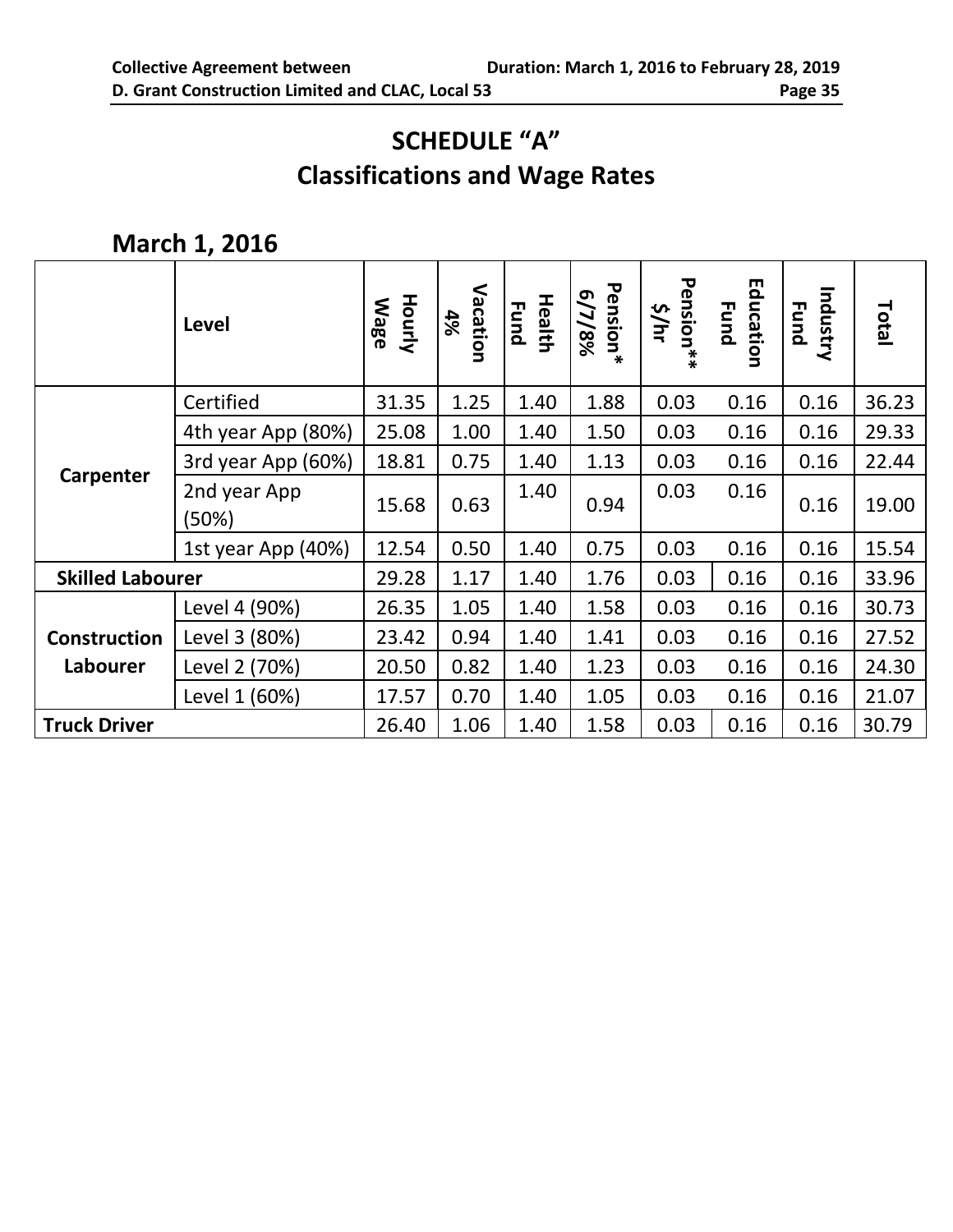#### **March 1, 2017**

|                         | Level              | <b>Hourly</b><br><b>Mage</b> | Vacation<br>4% | <b>Health</b><br>Fund | Pension*<br>6/7/8% | <b>Pension</b><br><b>s/hr</b><br>ิ∗<br>$\ast$ | Education<br><b>Fund</b> | Industry<br><b>Fund</b> | Total |
|-------------------------|--------------------|------------------------------|----------------|-----------------------|--------------------|-----------------------------------------------|--------------------------|-------------------------|-------|
|                         | Certified          | 31.35                        | 1.25           | 1.45                  | 2.19               | 0.08                                          | 0.18                     | 0.17                    | 36.67 |
|                         | 4th year App (80%) | 25.08                        | 1.00           | 1.45                  | 1.76               | 0.08                                          | 0.18                     | 0.17                    | 29.72 |
| Carpenter               | 3rd year App (60%) | 18.81                        | 0.75           | 1.45                  | 1.32               | 0.08                                          | 0.18                     | 0.17                    | 22.76 |
|                         | 2nd year App (50%) | 15.68                        | 0.63           | 1.45                  | 1.10               | 0.08                                          | 0.18                     | 0.17                    | 19.29 |
|                         | 1st year App (40%) | 12.54                        | 0.50           | 1.45                  | 0.88               | 0.08                                          | 0.18                     | 0.17                    | 15.80 |
| <b>Skilled Labourer</b> |                    | 29.28                        | 1.17           | 1.45                  | 2.05               | 0.08                                          | 0.18                     | 0.17                    | 34.38 |
|                         | Level 4 (90%)      | 26.35                        | 1.05           | 1.45                  | 1.84               | 0.08                                          | 0.18                     | 0.17                    | 31.12 |
| <b>Construction</b>     | Level 3 (80%)      | 23.42                        | 0.94           | 1.45                  | 1.64               | 0.08                                          | 0.18                     | 0.17                    | 27.88 |
| Labourer                | Level 2 (70%)      | 20.50                        | 0.82           | 1.45                  | 1.44               | 0.08                                          | 0.18                     | 0.17                    | 24.64 |
|                         | Level 1 (60%)      | 17.57                        | 0.70           | 1.45                  | 1.23               | 0.08                                          | 0.18                     | 0.17                    | 21.38 |
| <b>Truck Driver</b>     |                    | 26.40                        | 1.06           | 1.45                  | 1.85               | 0.08                                          | 0.18                     | 0.17                    | 31.19 |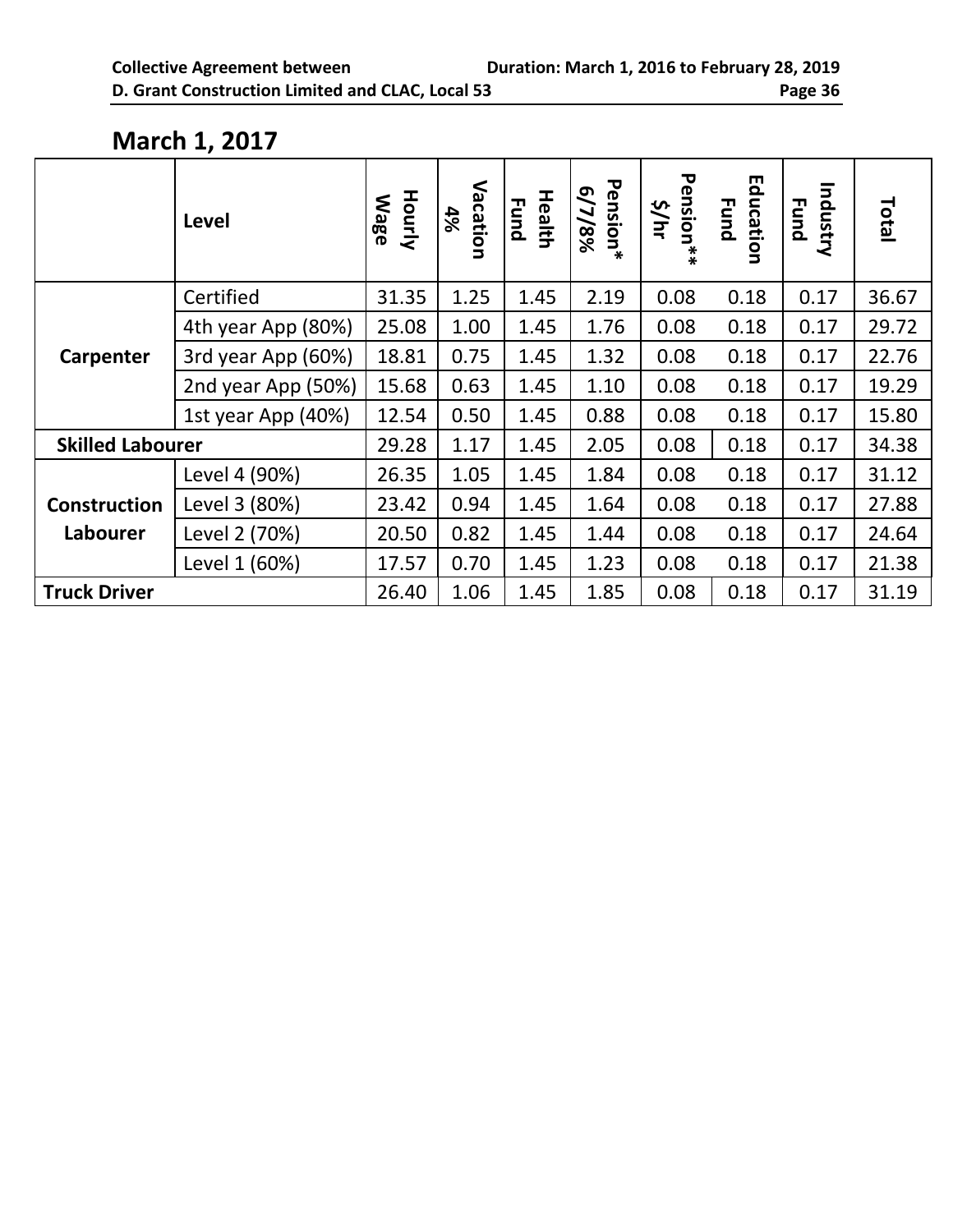|                     | Level              | <b>Hourly</b><br><b>Mage</b> | Vacation<br>4% | <b>Health</b><br><b>Fund</b> | Pension*<br>6/7/8% | ᠊ᢦ<br>ension**<br>s/hr | Education<br><b>Fund</b> | Industry<br><b>Fund</b> | Total |
|---------------------|--------------------|------------------------------|----------------|------------------------------|--------------------|------------------------|--------------------------|-------------------------|-------|
|                     | Certified          | 31.66                        | 1.27           | 1.50                         | 2.53               | 0.09                   | 0.20                     | 0.18                    | 37.43 |
|                     | 4th year App (80%) | 25.33                        | 1.01           | 1.50                         | 2.03               | 0.09                   | 0.20                     | 0.18                    | 30.34 |
| Carpenter           | 3rd year App (60%) | 19.00                        | 0.76           | 1.50                         | 1.52               | 0.09                   | 0.20                     | 0.18                    | 23.25 |
|                     | 2nd year App (50%) | 15.83                        | 0.63           | 1.50                         | 1.27               | 0.09                   | 0.20                     | 0.18                    | 19.70 |
|                     | 1st year App (40%) | 12.66                        | 0.51           | 1.50                         | 1.01               | 0.09                   | 0.20                     | 0.18                    | 16.15 |
| <b>Skilled</b>      |                    | 29.57                        | 1.18           | 1.50                         | 2.37               | 0.09                   | 0.20                     | 0.18                    | 35.09 |
| Labourer            |                    |                              |                |                              |                    |                        |                          |                         |       |
|                     | Level 4 (90%)      | 26.61                        | 1.06           | 1.50                         | 2.13               | 0.09                   | 0.20                     | 0.18                    | 31.77 |
| Construction        | Level 3 (80%)      | 23.66                        | 0.95           | 1.50                         | 1.89               | 0.09                   | 0.20                     | 0.18                    | 28.47 |
| Labourer            | Level 2 (70%)      | 20.70                        | 0.82           | 1.50                         | 1.66               | 0.09                   | 0.20                     | 0.18                    | 25.15 |
|                     | Level 1 (60%)      | 17.74                        | 0.71           | 1.50                         | 1.42               | 0.09                   | 0.20                     | 0.18                    | 21.84 |
| <b>Truck Driver</b> |                    | 26.66                        | 1.07           | 1.50                         | 2.13               | 0.09                   | 0.20                     | 0.18                    | 31.83 |

- 1. The above rates are applicable in all sectors of the construction industry in the province of Ontario.
- 2. A Construction Labourer shall be paid as a percentage of the Skilled Labourer rate, as identified above. Progression through the Construction Labourer Rate shall occur as set forth in Schedule "B", attached hereto.
- 3. The Employer shall appoint lead hand or foreman, in the manner described in Schedule "B", attached hereto. A premium for such appointment shall be applied to the base hourly rate as follows;

a. Lead Hand - \$1.00 b. Foreman - \$2.50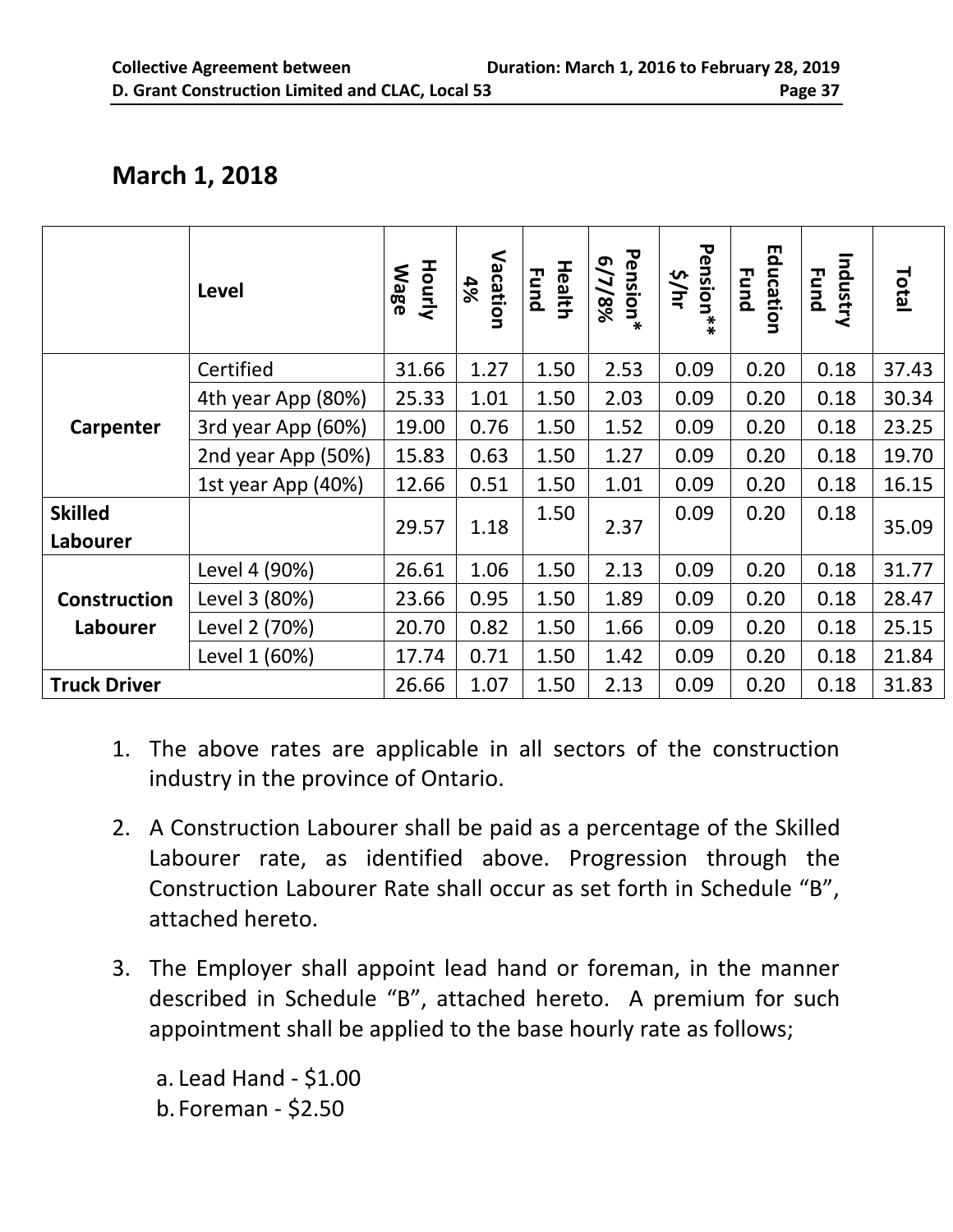#### **SCHEDULE "B" LABOUR DEFINITIONS**

<span id="page-41-0"></span>

|                                     | <b>Courses</b>                                                                                                                                                                                                                               | Service/                    | <b>Tasks (Cumulative)</b>                                                                                                                                                                                                                                                                                                                               |
|-------------------------------------|----------------------------------------------------------------------------------------------------------------------------------------------------------------------------------------------------------------------------------------------|-----------------------------|---------------------------------------------------------------------------------------------------------------------------------------------------------------------------------------------------------------------------------------------------------------------------------------------------------------------------------------------------------|
|                                     | (Cumulative)                                                                                                                                                                                                                                 | <b>Experience</b>           |                                                                                                                                                                                                                                                                                                                                                         |
| <b>Skilled</b><br>Labourer          | <b>Elevating Work</b><br>Platforms<br>(Scissor Lifts);<br><b>Elevating Work</b><br>Platforms - SPB<br>Series (Self<br><b>Propelled Boom</b><br>Supported<br><b>Elevating Work</b><br>Platforms);<br><b>Forklift Operator</b><br>Safety       | 5200 hours<br>worked        | A worker who requires<br>limited supervision and is<br>capable of two (2) of the<br>three (3) listed skilled<br>tasks: Form-setter;<br>Concrete Finisher; patch<br>and level existing slabs;<br>setting hollow metal<br>door frames in all<br>locations; layout and<br>rough carpentry.                                                                 |
| Construction<br>Labourer<br>Level 4 | <b>Confined Spaces</b><br><b>Hazardous</b><br>Awareness for<br>Construction;<br>Suspended<br><b>Access</b><br>Equipment<br>Users' Hazard<br>Awareness,<br><b>Standard First</b><br>Aid and<br>CPR/AED;<br><b>Trenching Safety</b><br>(Hazard | <b>3120 hours</b><br>worked | A worker who is capable<br>of performing general<br>labour duties, including<br>but not limited to,<br>needle and shoring<br>installations, building<br>scaffolding and winter<br>protection enclosures,<br>build safety railings,<br>frame temporary<br>partitions, performing<br>wood parapet and<br>interior partition backing<br>installations, and |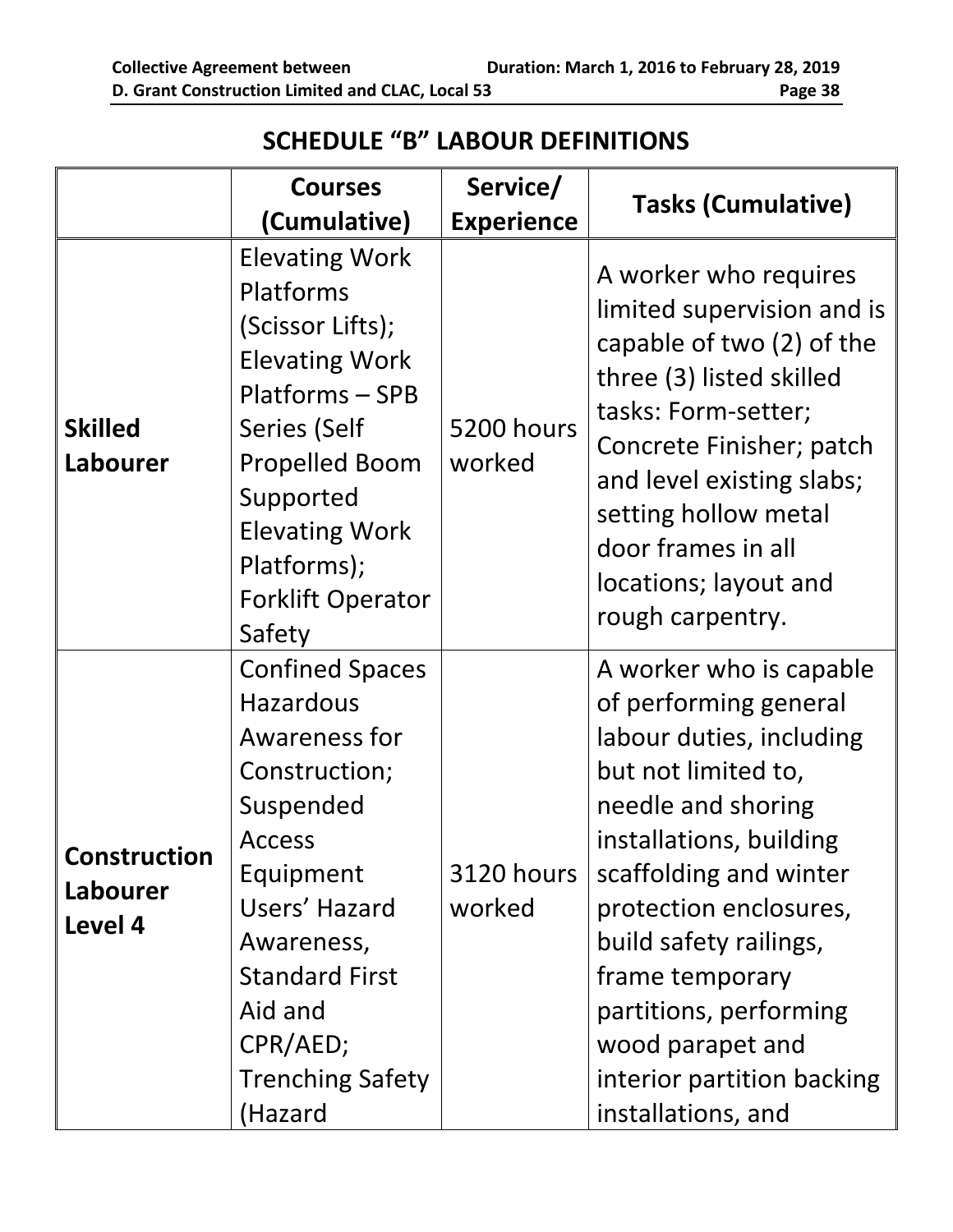|                                            | Awareness<br>Introduction)                                                                                                                     |                      | levelling plate<br>installations under<br>general supervision.                                                                                                                                                                                                                                                                                                    |
|--------------------------------------------|------------------------------------------------------------------------------------------------------------------------------------------------|----------------------|-------------------------------------------------------------------------------------------------------------------------------------------------------------------------------------------------------------------------------------------------------------------------------------------------------------------------------------------------------------------|
| <b>Construction</b><br>Labourer<br>Level 3 | Hoisting and<br>Rigging – Basic<br><b>Safety Training;</b><br>Scaffold Users'<br>Hazard<br>Awareness;<br><b>Natural Gas in</b><br>Construction | 2080 hours<br>worked | A worker who is capable<br>of performing general<br>labour duties, including<br>but not limited to, slab-<br>on-grade preparation,<br>welded wire mesh<br>placement, poly underlay<br>placement, grouting base<br>plates, foundation<br>insulation installation,<br>fire-stopping and smoke<br>sealing, assist with site<br>layout, under general<br>supervision. |
| <b>Construction</b><br>Labourer<br>Level 2 | Propane in<br>Construction;<br><b>Traffic Control</b><br>and Backing<br><b>Vehicles; Fire</b><br>Extinguisher                                  | 1040 hours<br>worked | A worker with some<br>construction experience<br>able to perform general<br>labour duties, including<br>but not limited to<br>general site clean-up,<br>dewatering, assisting<br>with winter protection,<br>snow removal and<br>temporary heating,<br>under fairly close<br>supervision.                                                                          |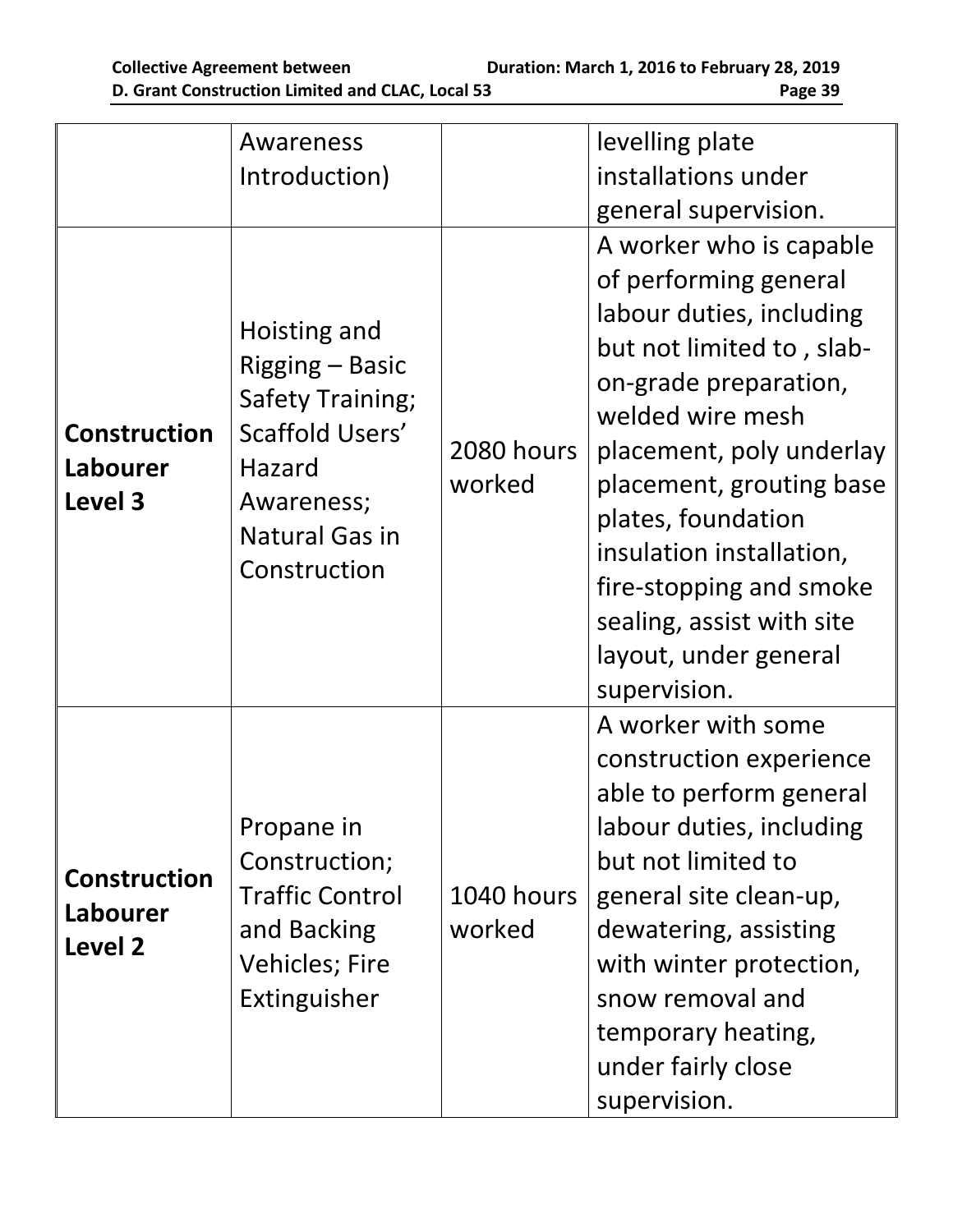# **LEAD HAND DEFINITION**

An employee designated by the Employer who will have the routine responsibility of being the lead member of the crew. The lead hand assists the foreman with daily organization and direction of labour, equipment and materials, and to ensure that acceptable standards of quality, safety and production are maintained by the crew.

# **WORKING FOREMAN DEFINITION**

An employee designated by the Employer to be responsible for the daily organization and direction of the workforce, that acceptable standards of quality, safety and productivity are maintained, and for the safe, efficient and productive use of equipment and materials.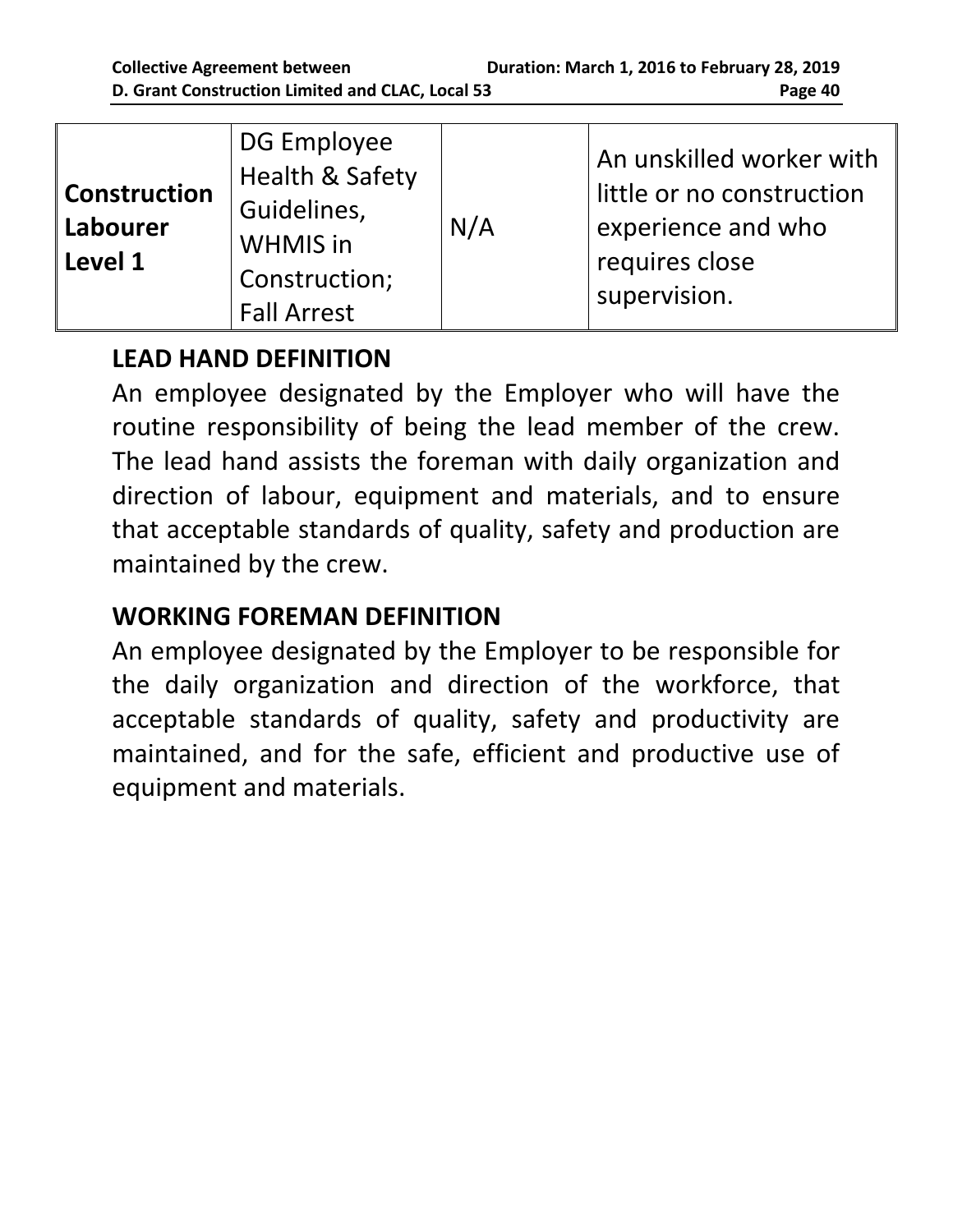#### **LETTER OF AGREEMENT**

#### <span id="page-44-0"></span>**Between**

#### **D. GRANT CONSTRUCTION LIMITED**

**and**

# **CONSTRUCTION WORKERS LOCAL 53 affiliated with the CHRISTIAN LABOUR ASSOCIATION OF CANADA**

#### **RE: TRANSITIONAL MATTERS**

The above parties are signatory to a first collective agreement. In order to facilitate the transition into this agreement, they agree, herein, to the matters identified below, and acknowledge that if there is conflict between this Letter the Collective Agreement, that the terms of this Letter shall prevail;

#### **Health and Welfare**

The Employer currently provides a health and welfare benefit plan for its employees, and it shall take what measures necessary to ensure that the coverage provided by that plan remains in place until August 31, 2013. In order to transition from that plan, to the CLAC Health and Welfare plan (see Article 13 of the Collective Agreement), the health and welfare contributions shall begin on June  $1<sup>st</sup>$  and, pursuant to Article 7, payable on July 15, 2013, and each month thereafter.